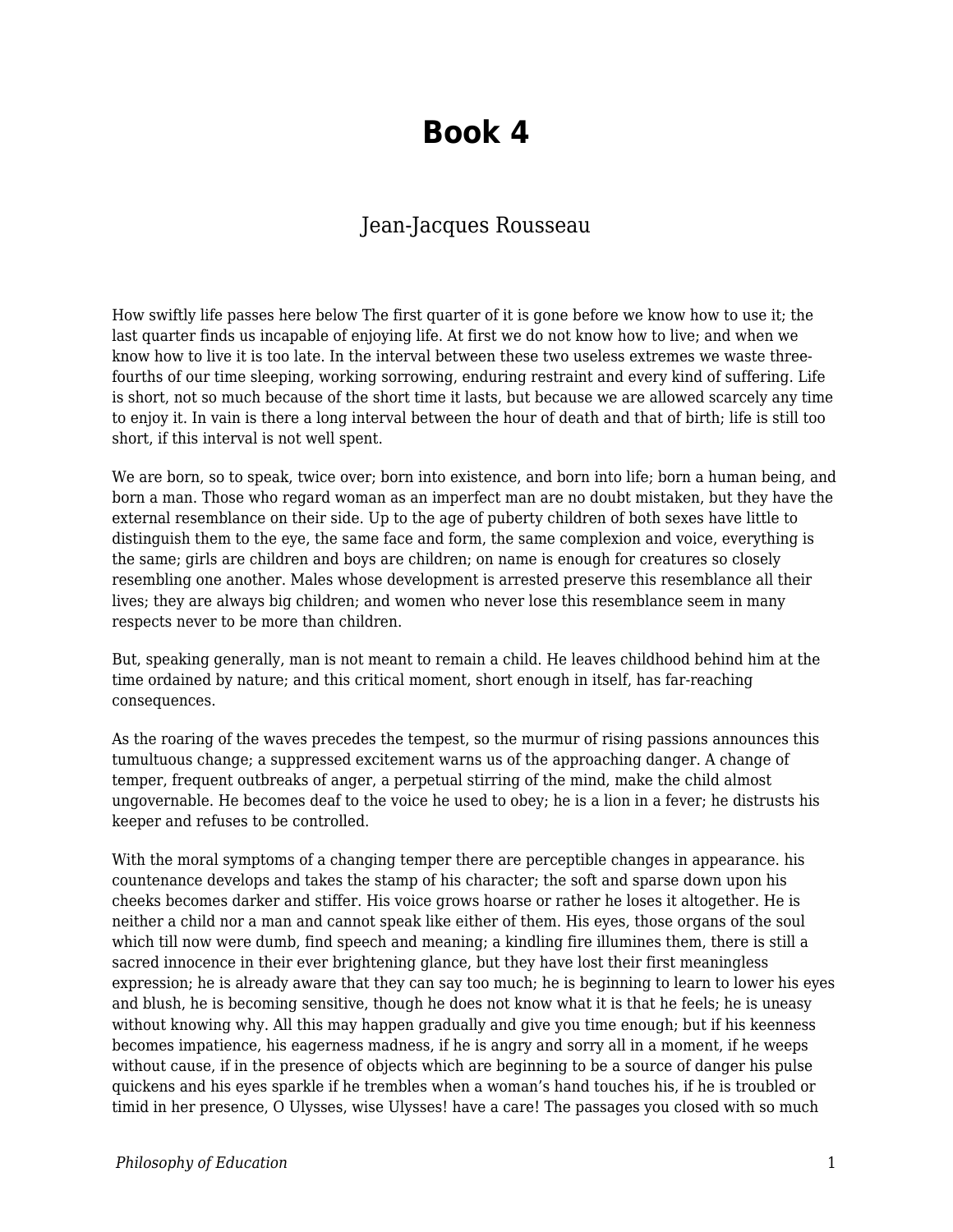pains are open; the winds are unloosed; keep your hand upon the helm or all is lost.

This is the second birth I spoke of; then it is that man really enters upon life; henceforth no human passion is a stranger to him. Our efforts so far have been child's play, now they are of the greatest importance. This period when education is usually finished is just the time to begin; but to explain this new plan properly, let us take up our story where we left it.

Our passions are the chief means of self- preservation; to try to destroy them is therefore as absurd as it is useless; this would be to overcome nature, to reshape God's handiwork. If God bade man annihilate the passions he has given him, God would bid him be and not be; He would contradict himself. He has never given such a foolish commandment, there is nothing like it written on the heart of man, and what God will have a man do, He does not leave to the words of another man, He speaks himself; His words are written in the secret heart.

Now I consider those who would prevent the birth of the passions almost as foolish as those who would destroy them, and those who think this has been my object hitherto are greatly mistaken...

Our natural passions are few in number; they are the means to freedom, they tend to selfpreservation. All those which enslave and destroy us have another source; nature does not bestow them on us; we seize on them in her despite.

The origin of our passions, the root and spring of all the rest the only one which is born with man, which never leaves him as long as he lives, is self-love; this passion is primitive, instinctive, it precedes all the rest, which are in a sense only modifications of it. In this sense if you like, they are all natural. But most of these modifications are the result of external influences, without which they would never occur, and such modifications, far from being advantageous to us, are harmful. They change the original purpose and work against its end; then it is that man finds himself outside nature and at strife with himself.

Self love is always good, always in accordance with the order of nature. The preservation of our own life is specially entrusted to each one of us, and our first care is, and must be, to watch over our own life; and how can we continually watch over it, if we do not take the greatest interest in it?

Self-preservation requires, therefore, that we shall love ourselves, we must love ourselves above everything, and it follows directly from this that we love what contributes to our preservation... At first this attachment is quite unconscious; the individual is attracted to that which contributes to his welfare and repelled by that which is harmful; this is merely blind instinct. What transforms this instinct into feeling, the liking into love, the aversion into hatred, is the evident intention of helping or hurting us... Something does us good, we seek after it; but we love the person who does us good; something harms us and we shrink from it, but we hate the person who tries to hurt us.

The child's first sentiment is self-love, his second, which is derived from it, is love of those about him; for in his present state of weakness he is only aware of people through the help and attention received from them... It takes a long time to discover not merely that they are useful to him, but that they desire to be useful to him, and then it is that he begins to love them... the expansions of his relations, his needs, his dependence, active or passive, the consciousness of his relations to others is awakened, and leads to the sense of duties and preferences. Then the child becomes masterful, jealous, deceitful, and vindictive. If he is not compelled to obedience, when he does not see the usefulness of what he is told to do, he attributes it to caprice, to an intention of tormenting him, he rebels. If people give in to him, as soon as anything opposes him he regards it as rebellion, as a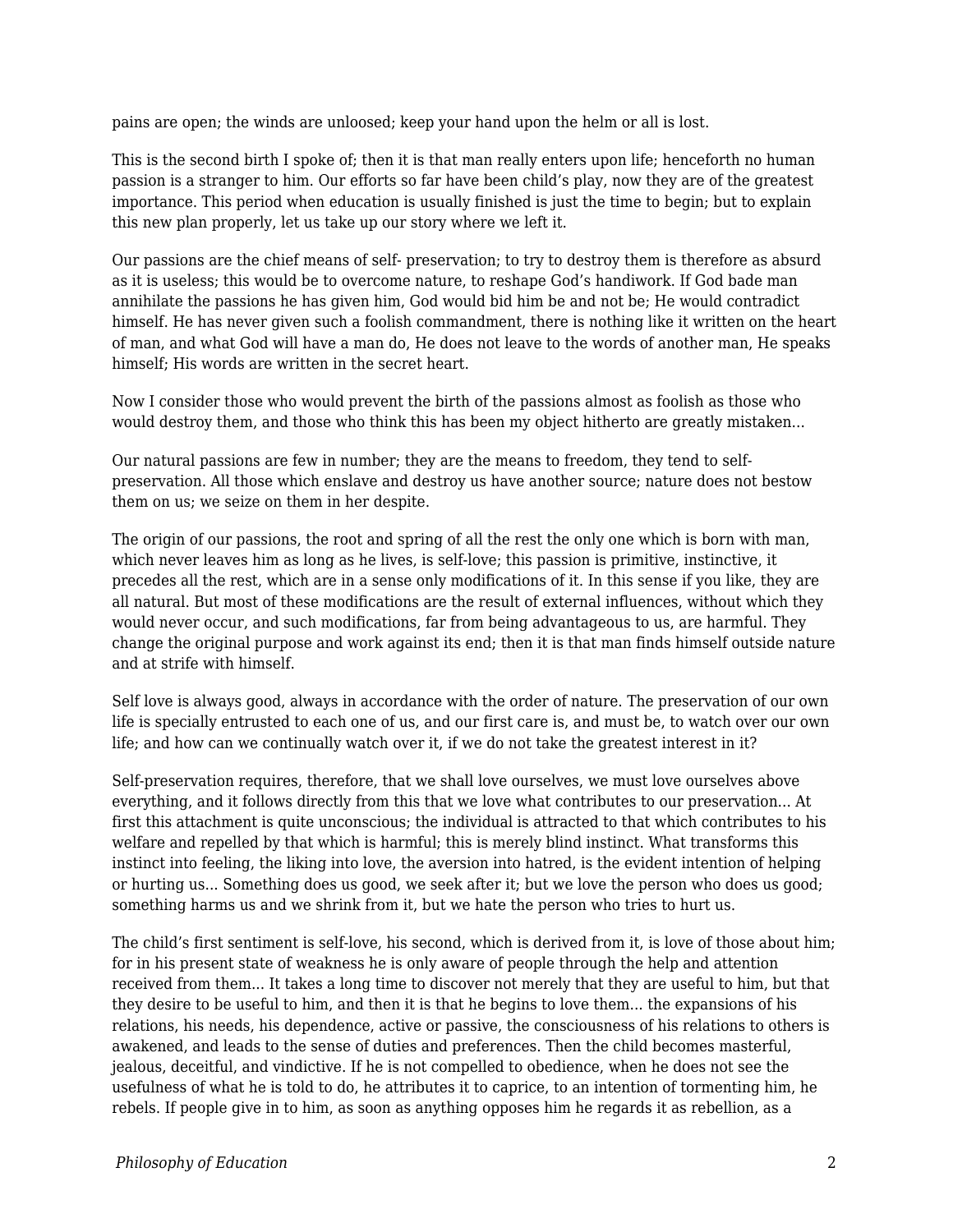determination to resist him; he beats the chair or table for disobeying him. Self-love, which concerns itself only with ourselves, is content to satisfy our own needs; but selfishness, which is always comparing self with others, is never satisfied and never can be; for this feeling which prefers ourselves to others, requires that they should prefer us to themselves, which is impossible. Thus the tender and gentle passion spring from self-love, while the hateful and angry passions spring selfishness. So it is the fewness of his needs, the narrow limits within which he can compare himself with others, that makes a man really good; what makes him really bad is a multiplicity of needs and dependence on the opinions of others. It is easy to see how we can apply this principle and guide every passion of children and men towards good or evil... For this reason, above all, the dangers of social life demand that the necessary skill and care shall be devoted to guarding the human heart against the depravity, which springs from fresh needs.

Man's proper study is that of his relation to his environment. So long as he only knows that environment through his physical nature, he should study himself in relation to things; this is the business of his childhood; when he begins to be aware of his moral nature, he should study himself in relation to his fellow-men; this is the business of his whole life, and we have now reached the time when that study should be begun.

As soon as a man needs a companion he is no longer an isolated creature, his heart is no longer alone. All his relations with his species, all the affections of his heart, come into being along with this. His first passion soon arouses the rest... Choice, preferences, individual likings, are the work of reason, prejudice, and habit; time and knowledge are required to make us capable of love; we do not love without comparison. These judgments are none the less real, although they are formed unconsciously. True love, whatever you may say, will always be held in honor by mankind; for although its impulses lead us astray, although it does not bar the door of the heart to certain detestable qualities, although it even gives rise to these, yet it always presupposes certain worthy characteristics, without which we should be incapable of love...

We wish to inspire the preference we feel; love must be mutual. To be loved we must be worthy of love; to be preferred we must be more worthy than the rest, at least in the eyes of our beloved. Hence we begin to look around among our fellows; we begin to compare ourselves with them, there is emulation, rivalry, and jealousy. A heart full to overflowing loves to make itself known; from the need of a mistress there soon springs the need of a friend. He who feels how sweet it is to be loved, desires to be loved by everybody; and there could be no preferences if there were not so many that fail to find satisfaction. With love and friendship there begin dissensions, enmity, and hatred. I behold deference to other people's opinions enthroned among all these divers passions, and foolish mortals, enslaved by her power, base their very existence merely on what other people think.

Expand these ideas and you will see where we get that form of selfishness which we call natural selfishness, and how selfishness ceases to be a simple feeling and becomes pride in great minds, vanity in little ones, and in both feeds continually at our neighbor's cost. Passions of this kind, not having any germ in the child's heart, cannot spring up in it of themselves; it is we who sow the seeds, and they never take root unless by our fault. Not so with the young man; they will find an entrance in spite of us. It is therefore time to change our methods...

The change from childhood to puberty is not so clearly determined by nature but that it varies according to individual temperament and racial conditions... The teaching of nature comes slowly; man's lessons are mostly premature. In the former case, the senses kindle the imagination, in the latter the imagination kindles the senses... The prim speech imposed upon them, the lessons in good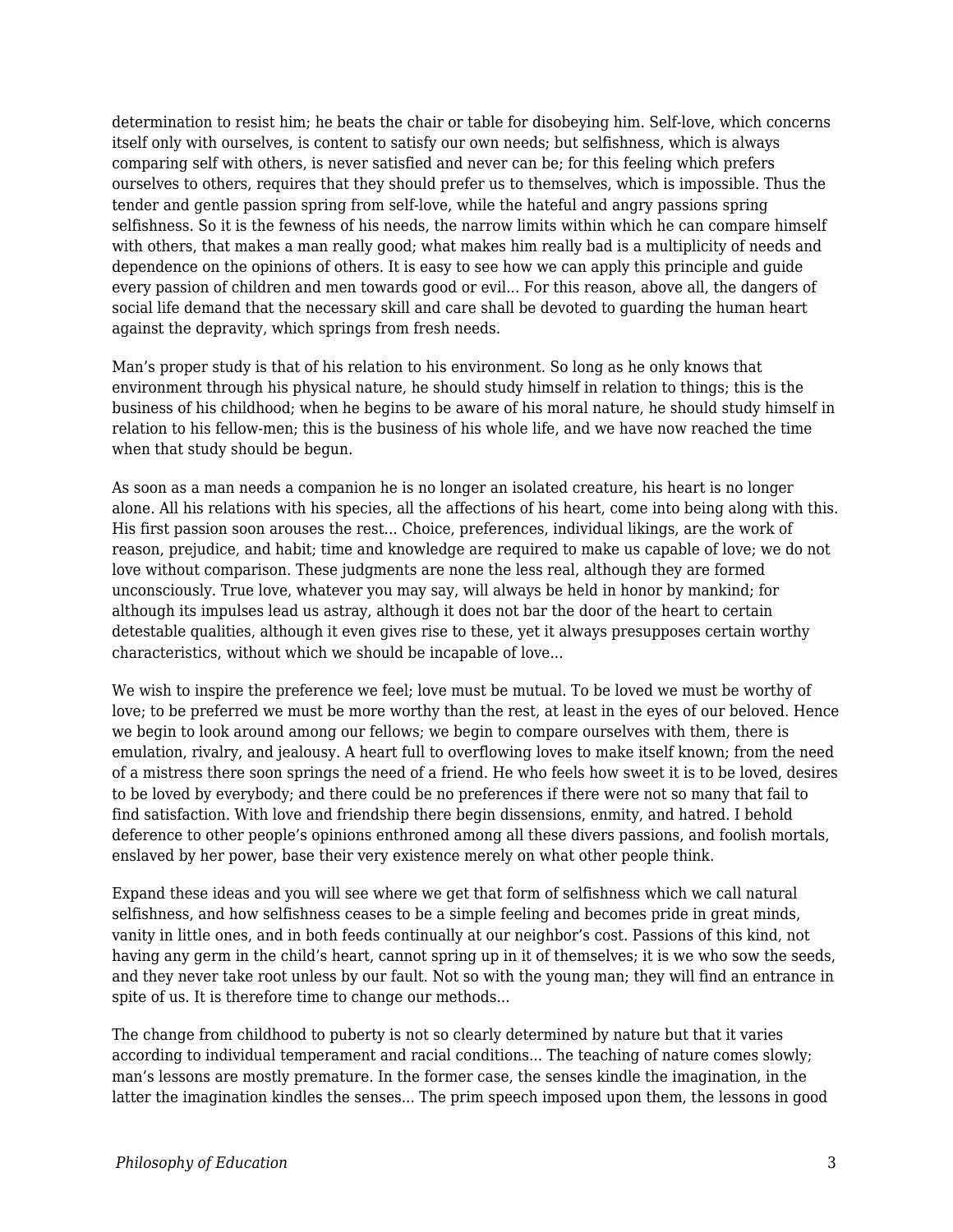behavior the veil of mystery you profess to hang before their eyes, serve but to stimulate their curiosity. It is plain, from the way you set about it, that they are meant to learn what you profess to conceal; and of all you teach them this is most quickly assimilated...

If the age at which a man becomes conscious of his sex is deferred as much by the effects of education as by the action of nature, it follows that this age may be hastened or retarded according to the way in which the child is brought up... From these considerations I arrive at the solution of the question so often discussed-- Should we enlighten children at an early period as to the objects of their curiosity, or is it better to put them off with decent shams? I think we need do neither. In the first place, this curiosity will not arise unless we give it a chance. We must therefore take care not to give it an opportunity. In the next place, questions one is not obliged to answer do not compel us to deceive those who ask them; it is better to bid the child hold his tongue than to tell him a lie. He will not be greatly surprised at this treatment if you have already accustomed him to it in matters of no importance. Lastly, if you decide to answer his questions, let it be with the greatest plainness, without mystery or confusion, without a smile. It is much less dangerous to satisfy a child's curiosity than to stimulate it.

Let your answers be always grave, brief, decided, and without trace of hesitation. I need not add that they should be true. We cannot teach children the danger of telling lies to men without realizing, on the man's part, the danger of telling lies to children...

Complete ignorance with regard to certain matters is perhaps the best thing for children; but let them learn very early what it is impossible to conceal from them permanently. Either their curiosity must never be aroused, or it must be satisfied before the age when it becomes a source of danger... Nothing must be left to chance; and if you are not sure of keeping him in ignorance of the difference between the sexes till he is sixteen, take care you teach him before he is ten...

Although modesty is natural to man, it is not natural to children. Modesty only begins with the knowledge of evil; and how should children without this knowledge of evil have the feeling which results from it? To give them lessons in modesty and good conduct is to teach them that there are things shameful and wicked, and to give them a secret wish to know what these things are... Blushes are the sign of guilt; true innocence is ashamed of nothing...

I can only find one satisfactory way of preserving the child's innocence, to surround him by those who respect and love him. Without this all our efforts to keep him in ignorance fail sooner or later; a smile, a wink, a careless gesture tells him all we sought to hide; it is enough to teach him to perceive that there is something we want to hide from him... There is a certain directness of speech which is suitable and pleasing to innocence; this is the right tone to adopt in order to turn the child from dangerous curiosity...

"Where do little children come from?" This is an embarrassing question, which occurs very naturally to children, one which foolishly or wisely answered may decide their health or their morals for life. The quickest way for a mother to escape from it without deceiving her son is to tell him to hold his tongue. That will serve its turn if he has always been accustomed to it in matters of no importance, and if he does not suspect some mystery from this new way of speaking. But the mother rarely stops there. "It is the married people's secret," she will say, "little boys should not be so curious." That is all very well so far as the mother is concerned, but she may be sure that the little boy, piqued by her scornful manner, will not rest till he has found out the married people's secret, which will very soon be the case.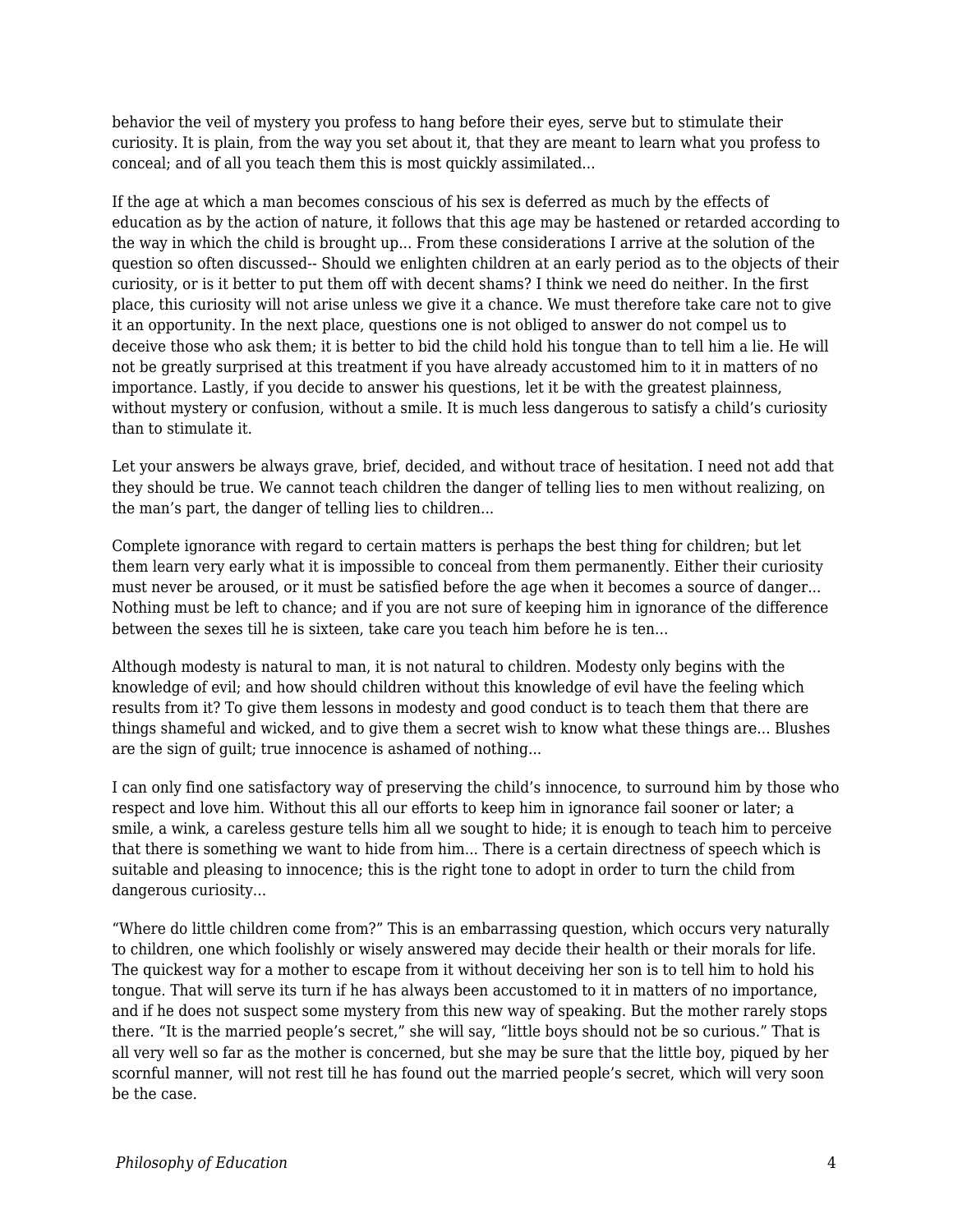Let me tell you a very different answer which I heard given to the same question, one which made all the more impression on me, coming as it did, from a woman, modest in speech and behavior, but one who was able on occasion, for the welfare of her child and for the cause of virtue, to cast aside the false fear of blame and the silly jests of the foolish. Not long before the child had passed a small stone which had torn the passage, but the trouble was over and forgotten. "Mamma," said the eager child, "where do little children come from?" "My child," replied his mother without hesitation, "women pass them with pains that sometimes cost their life." Let fools laugh and silly people be shocked; but let the wise inquire if it is possible to find a wiser answer and one which would better serve its purpose...

Your children read; in the course of their reading they meet with things they would never have known without reading... Do they move in the world of society, they hear a strange jargon, they see conduct which makes a great impression on them; they have been told so continually that they are men that in everything men do in their presence they at once try to find how that will suit themselves; the conduct of others must indeed serve as their pattern when the opinions of others are their law. Servants, dependent on them, and therefore anxious to please them, flatter them at the expense of their morals; giggling governesses say things to the four-year-old child which the most shameless woman would not dare to say to them at fifteen..

The child brought up in accordance with his age is alone. He knows no attachment but that of habit, he loves his sister like his watch, and his friend like his dog. He is unconscious of his sex and his species; men and women are alike unknown... Do you wish to establish law and order among the rising passions, prolong the period of their development, so that they may have time to find their proper place as they arise. Then they are controlled by nature herself, not by man; your task is merely to leave it in her hands. If your pupil were alone, you would have nothing to do; but everything about him enflames his imagination... Imagination must be curbed by feeling and reason must silence the voice of conventionality...

This is the sum of human wisdom with regard to the use of the passions. First, to be conscious of the true relations of man both in the species and the individual; second, to control all the affections in accordance with these relations...

A child sophisticated, polished, and civilized, who is only awaiting the power to put into practice the precocious instruction he has received, is never mistaken with regard to the time when this power is acquired. Far from awaiting it, he accelerates it; he stirs his blood to a premature ferment; he knows what should be the object of his desires long before those desires are experienced. It is not nature which stimulates him; it is he who forces the hand of nature; she has nothing to teach him when he becomes a man; he was a man in thought long before he was a man in reality.

The true course of nature is slower and more gradual. Little by little the blood grows warmer, the faculties expand, the character is formed... The first sentiment of which the well-trained youth is capable is not love but friendship. The first work of his rising imagination is to make known to him his fellows; the species affects him before the sex. Here is another advantage to be gained from prolonged innocence; you may take advantage of his dawning sensibility to sow the first seeds of humanity in the heart of the young adolescent. This advantage is all the greater because this is the only time in his life when such efforts may be really successful.

I have always observed that young men, corrupted in early youth and addicted to women and debauchery, are inhuman and cruel; their passionate temperament makes them impatient, vindictive, and angry... Adolescence is not the age of hatred or vengeance; it is the age of pity, mercy, and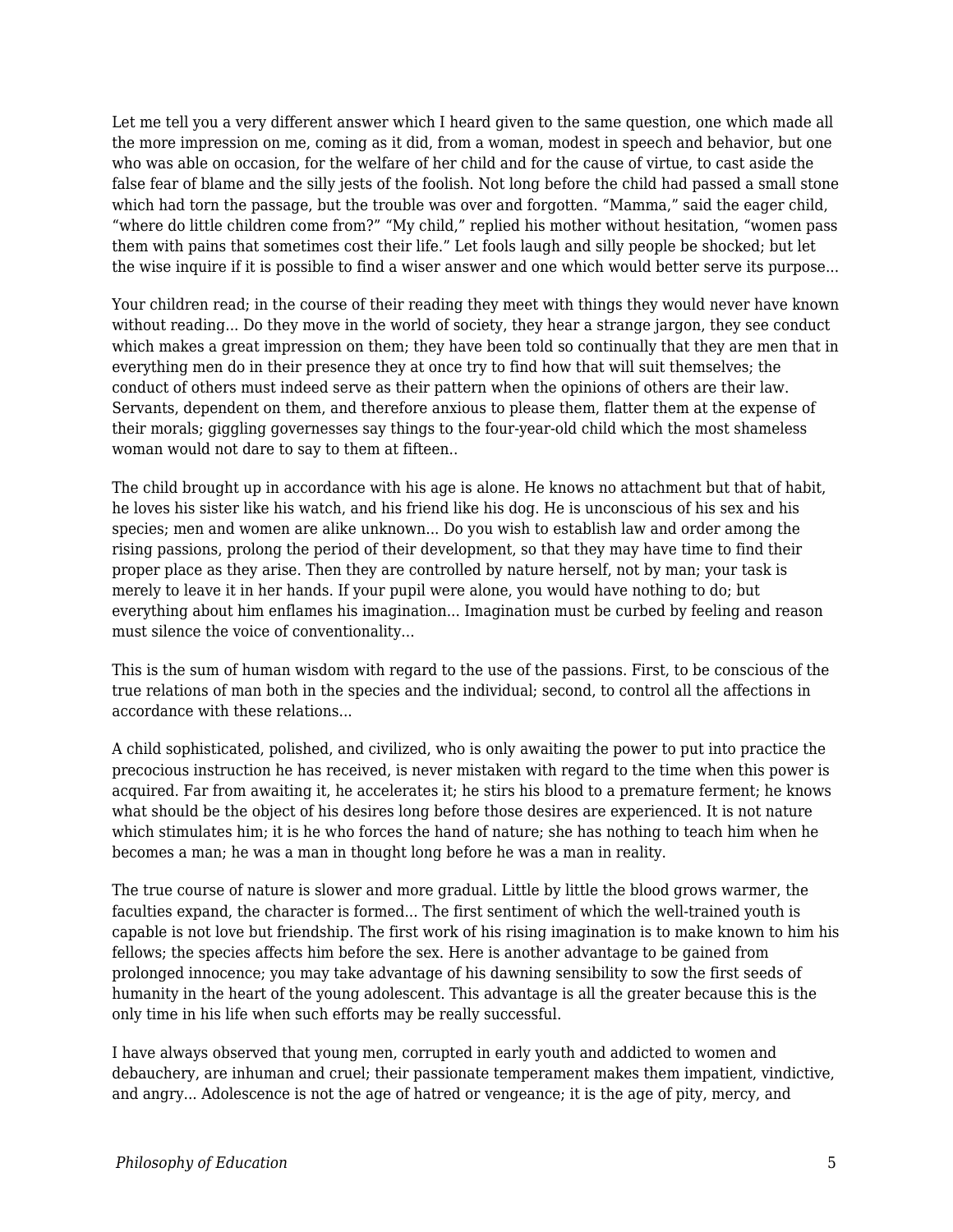generosity... You never heard such a thing; I can well believe that philosophers such as you, brought up among the corruption of the public schools, are unaware of it.

Man's weakness makes him sociable. Our common sufferings draw our hearts to our fellow-creatures; we should have no duties to mankind if we were not men... To our thinking he would be wretched and alone. I do not understand how one who has need of nothing could love anything nor do I understand how he who loves nothing can be happy.

Hence it follows that we are drawn towards our fellow-creatures less by our feeling for their joys than for their sorrows; for in them we discern more plainly a nature like our own, and a pledge of their affection for us. If our common needs create a bond of interest our common sufferings create a bond of affection. The sight of a happy man arouses in others envy rather than love, we are ready to accuse him of usurping a right which is not his, of seeking happiness for himself alone, and our selfishness suffers an additional pang in the thought that this man has no need of us. But who does not pity the wretch when he beholds his sufferings? who would not deliver him from his woes if a wish could do it? Imagination puts us more readily in the place of the miserable man than of the happy man; we feel that the one condition touches us more nearly than the other. Pity is sweet, because, when we put ourselves in the place of one who suffers, we are aware, nevertheless, of the pleasure of not suffering like him. Envy is bitter, because the sight of a happy man, far from putting the envious in his place, inspires him with regret that he is not there. The one seems to exempt us from the pains he suffers, the other seems to deprive us of the good things he enjoys.

Do you desire to stimulate and nourish the first stirrings of the awakening sensibility in the heart of a young man, do you desire to incline his disposition towards kindly deed and thought, do not cause the seeds of pride, vanity, and envy to spring up in him through the misleading picture of the happiness of mankind; do not show him to begin with the pomp of courts, the pride of palaces, the delights of pageants; do not take him into society and into brilliant assemblies; do not show him the outside of society till you have made him capable of estimating it at its true worth. To show him the world before he is acquainted with men, is not to train him, but to corrupt him; not to teach, but to mislead.

By nature men are neither kings, nobles, courtiers, nor millionaires. All men are born poor and naked, all are liable to the sorrows of life, its disappointments, its ills, its needs, its suffering of every kind; and all are condemned at length to die. This is what it really means to be a man, this is what no mortal can escape. Begin then with the study of the essentials of humanity, that which really constitutes mankind.

At sixteen the adolescent knows what it is to suffer, for he himself has suffered; but he scarcely realizes that others suffer too; to see without feeling is not knowledge, and as I have said again and again the child who does not picture the feelings of others knows no ills but his own; but when his imagination is kindled by the first beginnings of growing sensibility, he begins to perceive himself in his fellow-creatures, to be touched by their cries, to suffer in their sufferings. It is as this time that the sorrowful picture of suffering humanity should stir his heart with the first touch of pity he has ever known...

So pity is born, the first relative sentiment which touches the human heart according to the order of nature. To become sensitive and pitiful the child must know that he has fellow-creatures who suffer as he has suffered, who feel the pains he has felt, and others which he can form some idea of, being capable of feeling them himself. Indeed, how can we let ourselves be stirred by pity unless we go beyond ourselves, and identify ourselves with the suffering animal, by leaving, so to speak, our own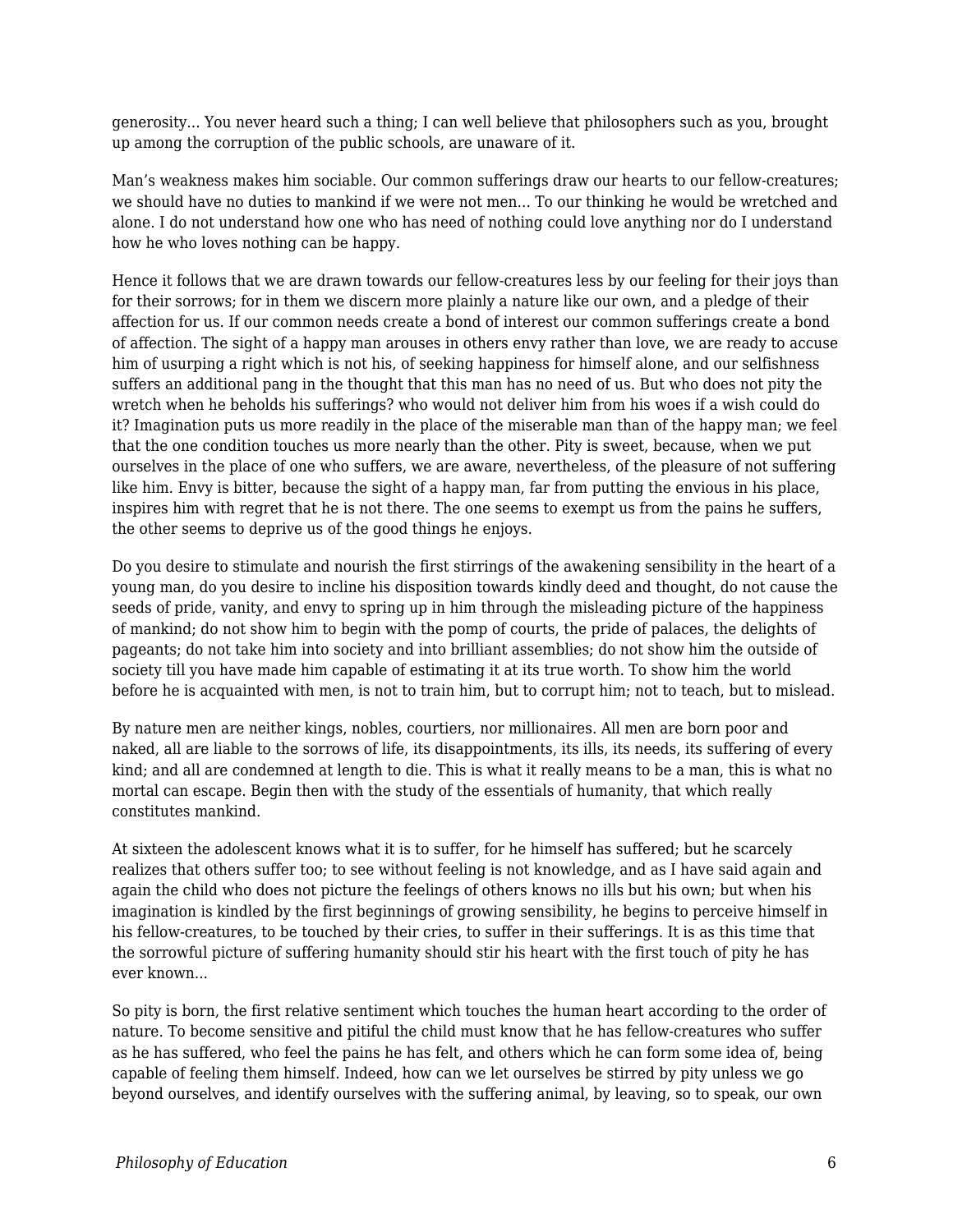nature and taking his. We only suffer so far as we suppose he suffers; the suffering is not ours but his. So no one becomes sensitive till his imagination is aroused and begins to carry him outside himself...

First Maxim-- It is not in human nature to put ourselves in the place of those who are happier than ourselves, but only in the place of those who can claim our pity...

From this we see that to incline a young man to humanity you must not make him admire the brilliant lot of others; you must show him life in its sorrowful aspects and arouse his fears. Thus it becomes clear that he must force his own way to happiness, without interfering with the happiness of others.

Second Maxim-- We never pity another's woes unless we know we may suffer in like manner ourselves. Non ignara mali, miseris succurrere disco.--Virgil. I know nothing so fine, so full of meaning, so touching, so true as these words.

Why have kings no pity on their people? Because they never expect to be ordinary men. Why are the rich so hard on the poor? Because they have no fear of becoming poor. Why do the nobles look down upon the people? Because a nobleman will never be one of the lower classes...

So do not train your pupil to look down from the height of his glory upon the sufferings of the unfortunate, the labors of the wretched, and do not hope to teach him to pity them while he considers them as far removed from himself. Make him thoroughly aware of the fact that the fate of these unhappy persons may one day be his own, that his feet are standing on the edge of the abyss, into which he may be plunged at any moment by a thousand unexpected irresistible misfortunes. Teach him to put no trust in birth, health, or riches; show him all the changes of fortune; find him examples- -there are only too many of them-- in which men of higher rank than himself have sunk below the condition of these wretched ones... Above all do not teach him this, like his catechism, in cold blood; let him see and feel the calamities which overtake men; surprise and startle his imagination with the perils which lurk continually about a man's path...

Third Maxim-- The pity we feel for others is proportionate, not to the amount of evil, but to the feelings we attribute to the sufferers.

We only pity the wretched so far as we think they feel the need of pity. The bodily effect of our sufferings is less than one would suppose; it is memory that prolongs the pain, imagination which projects it into the future, and makes us really to be pitied... We scarcely pity the cart-horse in his shed, for we do not suppose that while he is eating his hay he is thinking of the blows he has received and the labors in store for him. Neither do we pity the sheep grazing in the field, though we know it is about to be slaughtered, for we believe it knows nothing of the fate in store for it. In this way we also become callous to the fate of our fellow-men, and the rich console themselves for the harm done by them to the poor, by the assumption that the poor are too stupid to feel...

All distinctions of rank fade away before the eyes of a thoughtful person; he sees the same passions, the same feelings in the noble and the guttersnipe; there is merely a slight difference in speech, and more or less artificiality of tone; and if there is indeed any essential difference between them, the disadvantage is all on the side of those who are more sophisticated. The people show themselves as they are, and they are not attractive; but the fashionable world is compelled to adopt a disguise; we should be horrified if we saw it as it really is...

Have respect then for your species; remember that it consists essentially of the people, that if all the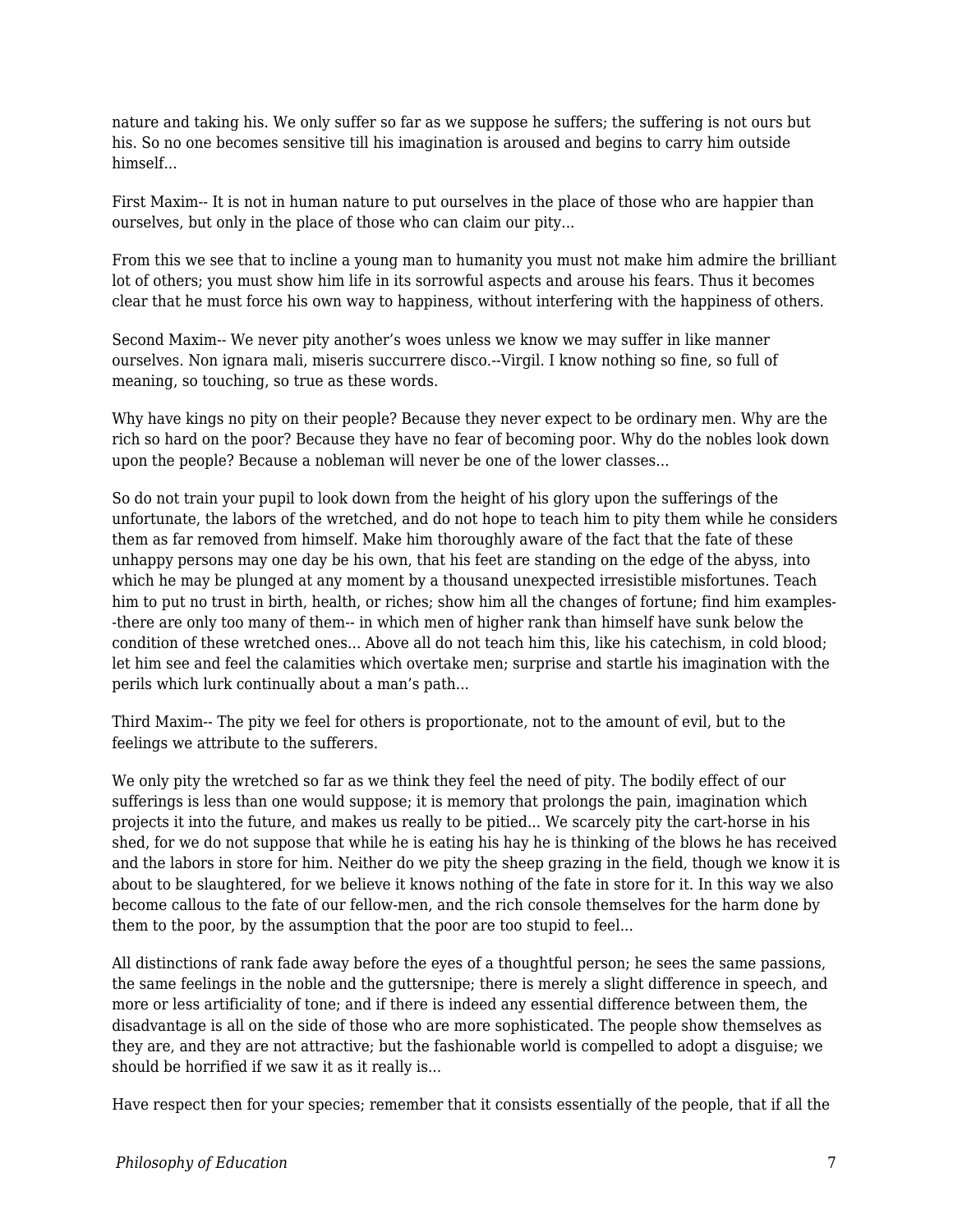kings and all the philosophers were removed they would scarcely be missed, and things would go on none the worse. In a word, teach your pupil to love all men, even those who fail to appreciate him; act in such a way that he is not a member of any class, but takes his place in all alike: speak in his hearing of the human race with tenderness, and even with pity, but never with scorn. You are a man; do not dishonor mankind...

Above all, no vanity, no emulation, no boasting, none of those sentiments which force us to compare ourselves with others; for such comparisons are never made without arousing some measure of hatred against those who dispute our claim to the first place, were it only in our own estimation. Then we must be either blind or angry, a bad man or a fool; let us try to avoid this dilemma...

It is at this age that the clever teacher begins his real business, as a student and a philosopher who knows how to probe the heart and strives to guide it aright. While the young man has not learnt to pretend, while he does not even know the meaning of pretence, you see by his look, his manner, his gestures, the impression he has received from any object presented to him; you read in his countenance every impulse of his heart; by watching his expression you learn to protect his impulses and actually to control them...

Let us take two young men at the close of their early education, and let them enter the world by the opposite doors. The one mounts at once to Olympus, and moves in the smartest society; he is taken to court, he is presented in the houses of the great, of the rich, of the pretty women. I assume that he is everywhere made much of, and I do not regard too closely the effect of this reception on his reason; I assume it can stand it. Pleasures fly before him, every day provides him with fresh amusements; he flings himself into everything with an eagerness which carries you away. You find him busy, eager, and curious; his first wonder makes a great impression on you; you think him happy; but behold the state of his heart; you think he is rejoicing, I think he suffers... If he meets a young man better dressed than himself, I find him secretly complaining of his parents' meanness. If he is better dressed than another, he suffers because the latter is his superior in birth or in intellect, and all his gold lace is put to shame by a plain cloth coat...

Let us grant him everything, let us not grudge him charm and worth; let him be well-made, witty, and attractive; the women will run after him; but by pursuing him before he is in love with them, they will inspire rage rather than love... He is tempted by everything that flatters him; what others have, he must have too; he covets everything, he envies every one, he would always be master. He is devoured by vanity, his young heart is enflamed by unbridled passions, jealousy and hatred among the rest; all these violent passions burst out at once; their sting rankles in him in the busy world, they return with him at night, he comes back dissatisfied with himself, with others; he falls asleep among a thousand foolish schemes disturbed by a thousand fancies, and his pride shows him even in his dreams those fancied pleasures; he is tormented by a desire which will never be satisfied. So much for your pupil; let us turn to mine...

When we have suffered, when we are in fear of suffering, we pity those who suffer; but when we suffer ourselves, we pity none but ourselves... The men who are jovial, friendly, and content at their club are almost always gloomy grumblers at home, and their servants have to pay for the amusement they give among their friends. True contentment is neither merry nor noisy; we are jealous of so sweet a sentiment, when we enjoy it we think about it, we delight in it for fear it should escape us. A really happy man says little and laughs little; he hugs his happiness, so to speak, to his heart. Noisy games, violent delight, conceal the disappointment of satiety. But melancholy is the friend of pleasure; tears and pity attend our sweetest enjoyment, and great joys call for tears rather than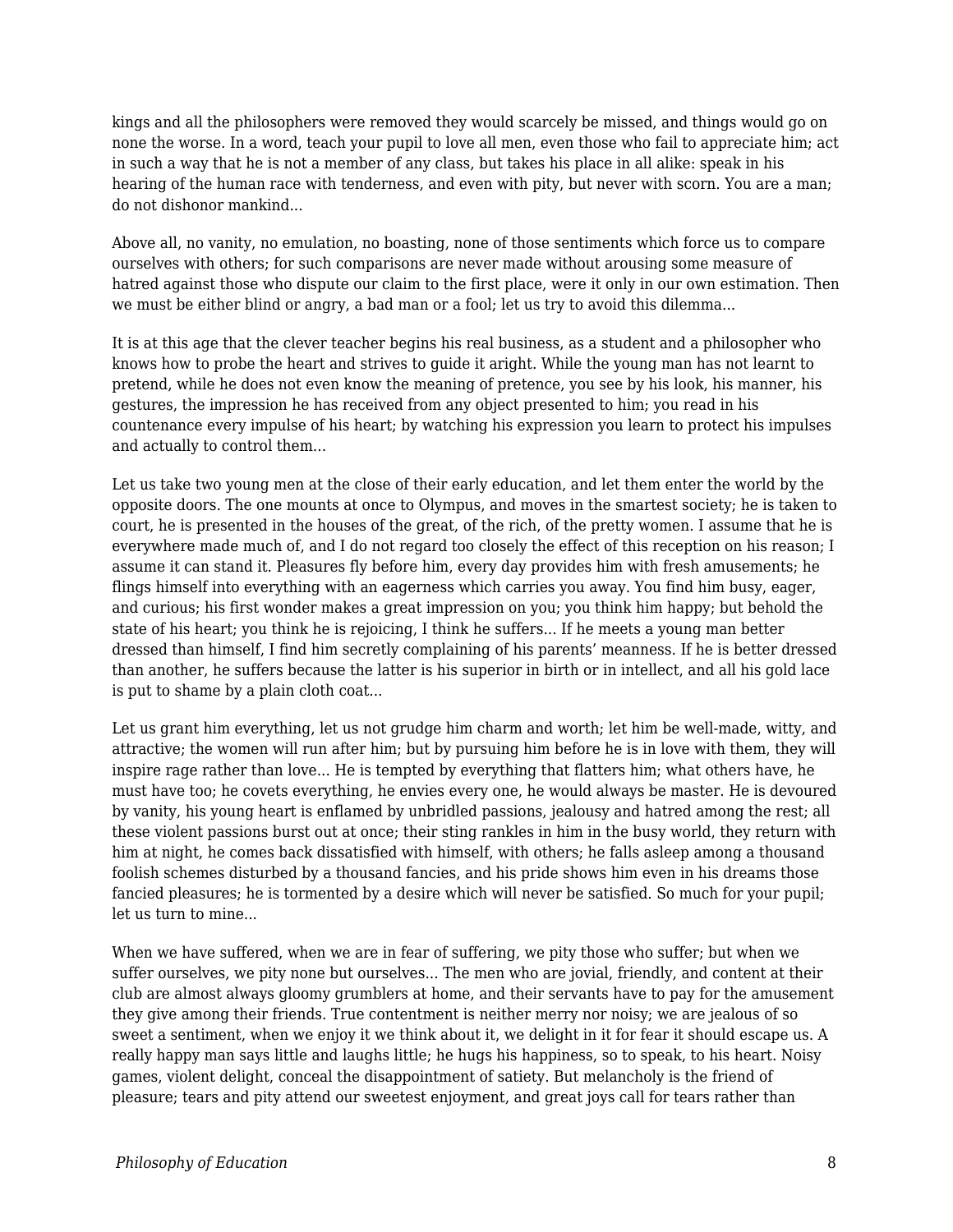#### laughter...

The man of the world almost always wears a mask. He is scarcely ever himself and is almost a stranger to himself; he is ill at ease when he is forced into his own company. Not what he is, but what he seems, is all he cares for... In the countenance of my own pupil a simple and interesting expression which indicates the real contentment and the calm of his mind; an expression which inspires respect and confidence, and seems only to await the establishment of friendly relations to bestow his own confidence in return...

I do not know whether my young man will be any the less amiable for not having learnt to copy conventional manners and to feign sentiments which are not his own; that does not concern me at present, I only know he will be more affectionate...

I return to my system, and I say, when the critical age approaches, present to young people spectacles which restrain rather than excite them; put off their dawning imagination with objects which, far from inflaming their senses, put a check to their activity. Remove them from great cities, where the flaunting attire and the boldness of the women hasten and anticipate the teaching of nature, where everything presents to their view pleasures of which they should know nothing till they are of an age to choose for themselves. Bring them back to their early home, where rural simplicity allows the passions of their age to develop more slowly; or if their taste for the arts keeps them in town, guard them by means of this very taste from a dangerous idleness. Choose carefully their company, their occupations, and their pleasures... you need not distress him by the perpetual sight of pain and suffering; you need not take him from one hospital to another, from the gallows to the prison. He must be softened, not hardened, by the sight of human misery... Let your pupil therefore know something of the lot of man and the woes of his fellow-creatures, but let him not see them too often. A single thing, carefully selected and shown at the right time, will fill him with pity and set him thinking for a month...

Far from being a hindrance to education, this enthusiasm of adolescence is its crown and copingstone; this it is that gives you a hold on the youth's heart when he is no longer weaker than you. His first affections are the reins by which you control his movements; he was free, and now I behold him in your power. So long as he loved nothing, he was independent of everything but himself and his own necessities; as soon as he loves, he is dependent on his affections. Thus the first ties which unite him to his species are already formed. When you direct his increasing sensibility in this direction, do not expect that it will at once include all men, and that the word "mankind" will have any meaning for him. Not so; this sensibility will at first confine itself to those like himself, and these will not be strangers to him, but those he knows, those whom habit has made dear to him or necessary to him, those who are evidently thinking and feeling as he does, those whom he perceives to be exposed to the pains he has endured, those who enjoy the pleasures he has enjoyed; in a word, those who are so like himself that he is the more disposed to self-love. It is only after long training, after much consideration as to his own feelings and the feelings he observes in others, that he will be able to generalize his individual notions under the attack idea of humanity, and add to his individual affections those which may identify him with the race.

When he becomes capable of affection, he becomes aware of the affection of others, and he is on the lookout for the signs of that affection. Do you not see how you will acquire a fresh hold on him? What bands have you bound about his heart while he was yet unaware of them! What will he feel, when he beholds himself and sees what you have done for him; when he beholds himself and sees what you have done for him; when he can compare himself with other youths, and other tutors with you! I say,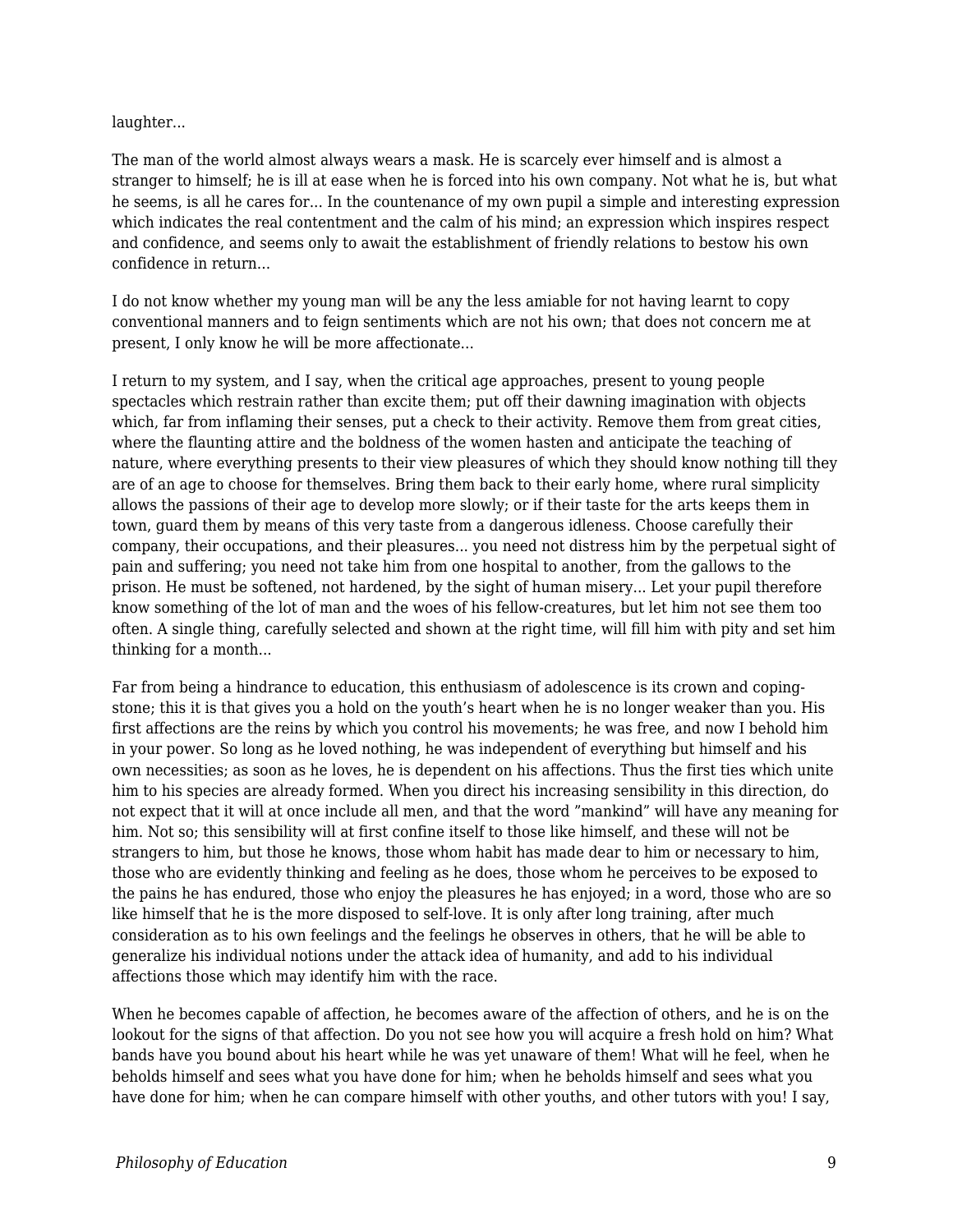"When he sees it," but beware lest you tell him of it; if you tell him he will not perceive it. If you claim his obedience in return for the care bestowed upon him, he will think you have over-reached him; he will see that while you profess to have cared for him without, you meant to saddle him with a debt and to bind him with a debt and to bind him to a bargain which he never made. In vain you will add that what you demand is for his own good; you demand it, and you demand it in virtue of what you have done without his consent...

Those who are ungrateful for benefits received are fewer than those who do a kindness for their own ends. If you sell me your gifts, I will haggle over the price; but if you pretend to give, in order to sell later on at your own price; you are guilty of fraud; it is the free gift which is beyond price. The heart is a law to itself; if you try to bind it, you lose it; give it its liberty, and you make it your own...

If therefore gratitude is a natural feeling, and you do not destroy its effects by your blunders, be sure your pupil, as he begins to understand the value of your care for him, will be grateful for it, provided you have not put a price upon it; and this will give you an authority over his heart which nothing can overthrow. But beware of losing this advantage before it is really yours, beware of insisting on your own importance. Boast of your services and they become intolerable; forget them and they will not be forgotten. Until the time comes to treat him as a man let there be no question of his duty to you, but his duty to himself. Let him have his freedom if you would make him docile; hide yourself so that he may seek you; raise his heart to the noble sentiment of gratitude by only speaking of his own interest. Until he was able to understand I would not have him told that what was done was for his good; he would only have understood such words to mean that you were dependent on him and he would merely have made you his servant. But now that he is beginning to feel what love is, he also knows what a tender affection may bind a man to what he loves; and in the zeal which keeps you busy on his account, he now sees not the bonds of a slave, but the affection of a friend. Now there is nothing which carries so much weight with the human heart as the voice of friendship recognized as such, for we know that it never speaks but for our good. We may think our friend is mistaken, but we never believe he is deceiving us. We may reject his advice now and then, but we never scorn it.

We have reached the moral order at last; we have just taken the second step towards manhood. If this were the place for it, I would try to show how the first impulses of the heart give rise to the first stirrings of conscience, and how from the feelings of love and hatred spring the first notions of good and evil. I would show that justice and kindness are no mere abstract terms, no mere moral conceptions framed by the understanding, but true affections of the heart enlightened by reason...

Hitherto my Emile has thought only of himself, so his first glance at his equals leads him to compare himself with them; and the first feeling excited by this comparison is the desire to be first. It is here that self-love is transformed into selfishness, and this is the starting point of all the passions which spring from selfishness. But to determine whether the passions by which his life will be governed shall be humane and gentle or harsh and cruel, whether they shall be the passions to benevolence and pity or those of envy and covetousness, we must know what he believes his place among men to be, and what sort of obstacles he expects to have to overcome in order to attain to the position he seeks...

This is the time for estimating inequality natural and civil, and for the scheme of the whole social order. Society must be studied in the individual and the individual in society; those who desire to treat politics and morals apart from one another will never understand either... It is not so much strength of arm as moderation of spirit which makes men free and independent. The man whose wants are few is dependent on but few people, but those who constantly confound our vain desires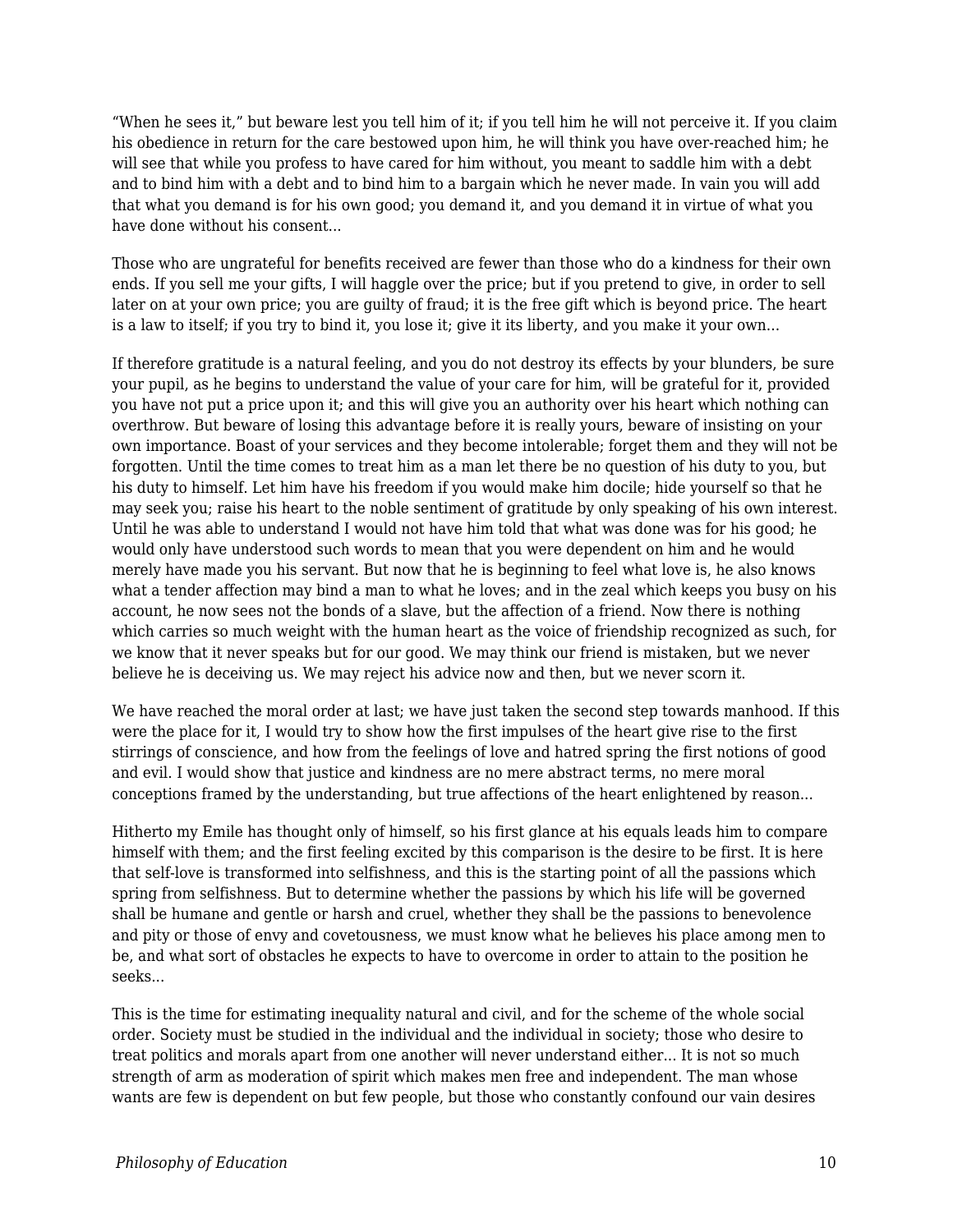with our bodily needs, those who have made these needs the basis of human society, are continually mistaking effects for causes, and they have only confused themselves by their own reasoning...

In the civil state there is a vain and chimerical equality of right; the means intended for its maintenance, themselves serve to destroy it; ... From the first contradiction spring all the other contradictions between the real and the apparent, which are to be found in the civil order. The many will always be sacrificed to the few, the common weal to private interest; those specious words- justice and subordination-- will always serve as the tools of violence and the weapons of injustice; hence it follows that the higher classes which claim to be useful to the rest are really only seeking their own welfare at the expense of others; from this we may judge how much consideration is due to them according to right and justice... This is the study with which we are now concerned; but to do it thoroughly we must begin with a knowledge of the human heart...

When you paint men for your scholar, paint them as they are, not that he may hate them, but that he may pity them and have no wish to be like them. In my opinion that is the most reasonable view a man can hold with regard to his fellow-men. With this object in view we must take the opposite way from that hitherto followed, and instruct the youth rather through the experience of others than through his own. If men deceive him he will hate them; but if, while they treat him with respect, he sees them deceiving each other, he will pity them...

Let him know that man is by nature good, let him feel it, let him judge his neighbor by himself; but let him see how men are depraved and perverted by society; let him find in their prejudices the source of all their vices; let him be disposed to respect the individual, but to despise the multitude; let him see that all men wear almost the same mask that conceals them.

It must be admitted that this method has its drawbacks, and it is not easy to carry it out; for if he becomes too soon engrossed in watching other people, if you train him to mark too closely the actions of others, you will make him spiteful and satirical, quick and decided in his judgments of others; he will find a hateful pleasure in seeking bad motives, and will fail to see the good even in that which is really good. He will, at least, get used to the sight of vice, he will behold the wicked without horror, just as we get used to seeing the wretched without pity. Soon the perversity of mankind will be not so much a warning as an excuse; he will say, "Man is made so," and he will have no wish to be different from the rest...

To bring the human heart within his reach without risk of spoiling his own, I would show him men from afar, in other times or in other places, so that he may behold the scene but cannot take part in it. This is the time for history; with its help he will read the hearts of men without any lessons in philosophy; with its help he will view them as a mere spectator, dispassionate and without prejudice; he will view them as their judge, not as their accomplice or their accuser.

To know men you must behold their actions. In society we hear them talk; they show their words and hide their deeds. Their sayings even help us to understand them; for comparing what they say and what they do, we see not only what they are but what they would appear; the more they disguise themselves the more thoroughly they stand revealed.

Unluckily this study has its dangers, its drawbacks of several kinds. It is difficult to adopt a point of view which will enable one to judge one's fellow-creatures fairly. It is one of the chief defects of history to paint men's evil deeds rather than their good ones;... We have very accurate accounts of declining nations; what we lack is the history of those nations which are multiplying; they are so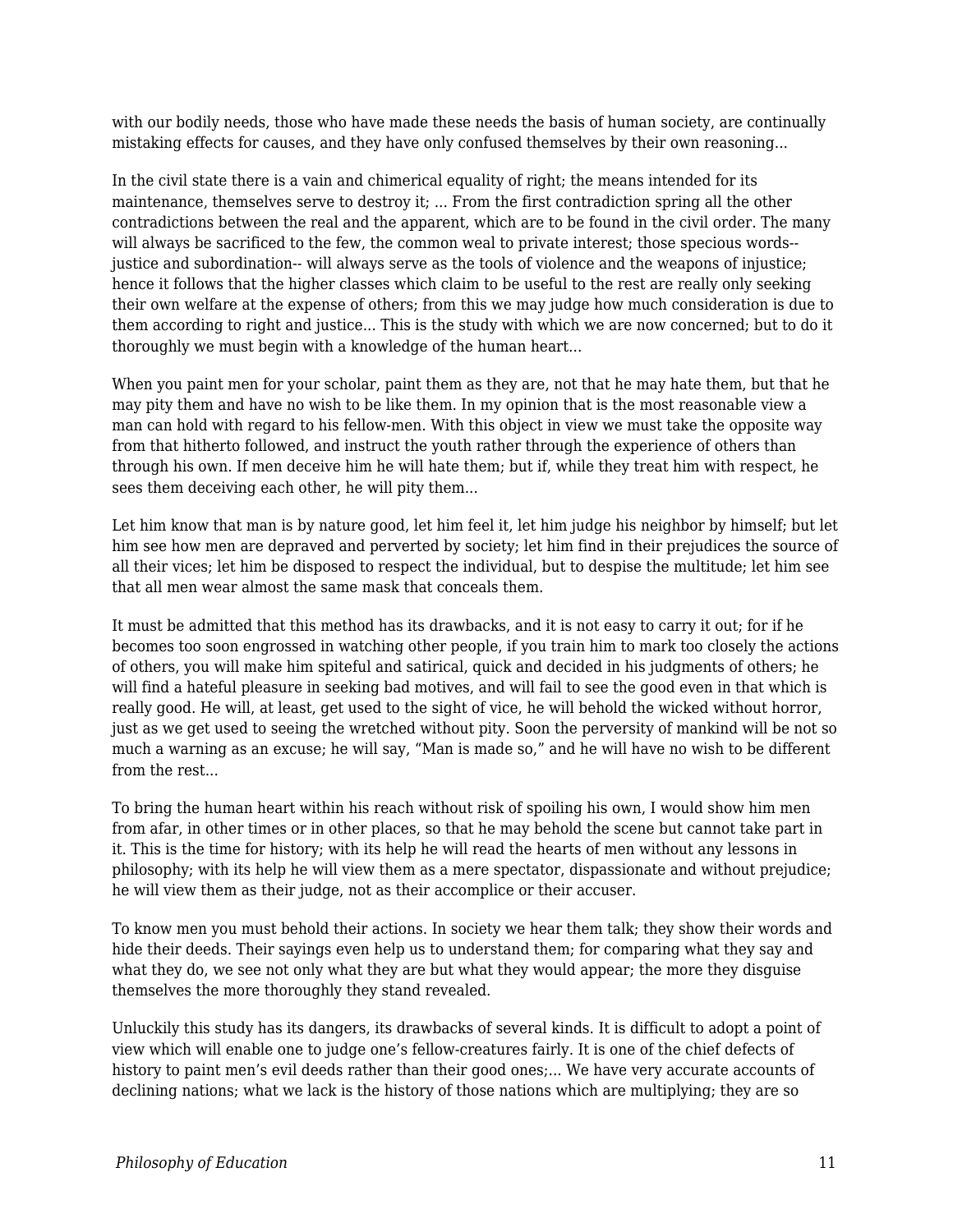happy and so good that history has nothing to tell us of them; and we see indeed in our own times that the most successful governments are least talked of. We only hear what is bad; the good is scarcely mentioned. Only the wicked become famous, the good are forgotten or laughed to scorn, and thus history, like philosophy, is for ever slandering mankind...

Ignorance or partiality disguises everything... The historian indeed gives me a reason, but he invents it; and criticism itself, of which we hear so much, is only the art of guessing, the art of choosing from among several lies, the lie that is most like truth... but if the model is to be found for the most part in the historian's imagination, are you not falling into the very error you intended to avoid, and surrendering to the authority of the historian what you would not yield to the authority of the teacher? If my pupil is merely to see fancy pictures, I would rather draw them myself; they will, at least, be better suited to him.

The worst historians for a youth are those who give their opinions. Facts! Facts! and let him decide for himself; this is how he will learn to know mankind. If he is always directed by the opinion of the author, he is only seeing through the eyes of another person, and when those eyes are no longer at his disposal he can see nothing... Philosophy in the form of maxims is only fit for the experienced. Youth should never deal with the general, all its teaching should deal with individual instances... The rage for systems has got possession of all alike, no one seeks to see things as they are, but only as they agree with his system.

Add to all these considerations the fact that history shows us actions rather than men, because she only seizes men at certain chosen times in full dress; she only portrays the statesman when he is prepared to be seen; she does not follow him to his home, to his study, among his family and his friends; she only shows him in state; it is his clothes rather than himself that she describes... Our disposition does not show itself in our features, nor our character in our great deeds; it is trifles that show what we really are. What is done in public is either too commonplace or too artificial, and our modern authors are almost too grand to tell us anything else...

But imagine my Emile, who has been carefully guarded for eighteen years with the sole object of preserving a right judgment and a healthy heart, imagine him when the curtain goes up casting his eyes for the first time upon the world's stage; or rather picture him behind the scenes watching the actors don their costumes, and counting the cords and pulleys which deceive with their feigned shows the eyes of the spectators. His first surprise will soon give place to feelings of shame and scorn of his fellow-man; he will be indignant at the sight of the whole human race deceiving itself and stooping to this childish folly; he will grieve to see his brothers tearing each other limb from limb for a mere dream, and transforming themselves into wild beasts because they could not be content to be men...

All conquerors have not been killed; all usurpers have not failed in their plans; to minds imbued with vulgar prejudices many of them will seem happy, but he who looks below the surface and reckons men's happiness by the condition of their hearts will perceive their wretchedness even in the midst of their successes... the youth never observes others without coming back to himself and comparing himself with them. From the way young men are taught to study history I see that they are transformed, so to speak, into the people they behold...but, so far as Emile is concerned, should it happen at any time when he is making these comparisons that he wishes to be any one but himself- were it Socrates or Cato-- I have failed entirely; he who begins to regard himself as a stranger will soon forget himself altogether.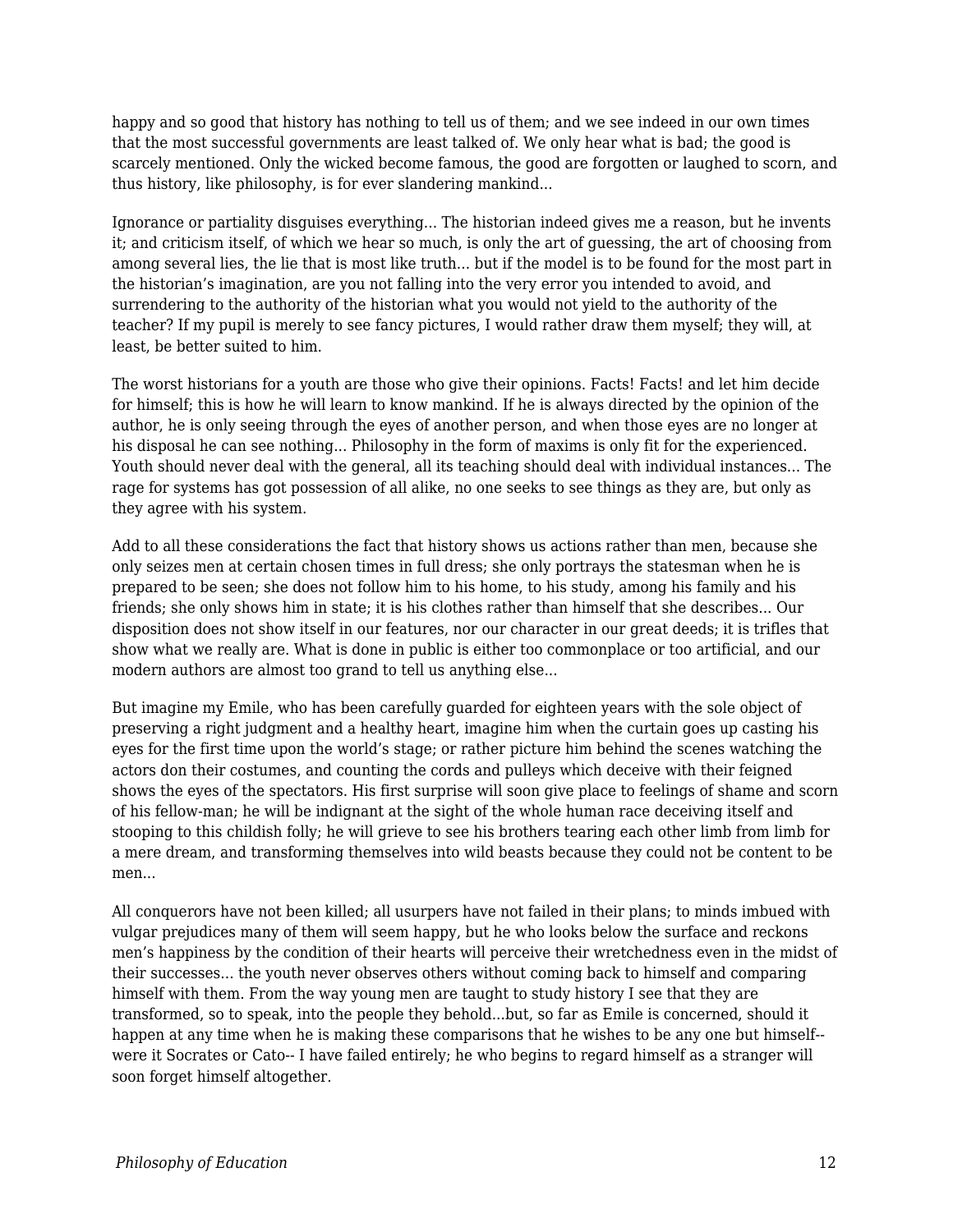It is not philosophers who know most about men; they only view them through the preconceived ideas of philosophy, and I know no one so prejudiced as philosophers. A savage would judge us more sanely...

It is our own passions that excite us against the passions of others; it is our self-interest which makes us hate the wicked; if they did us no harm we should pity rather than hate them. We should readily forgive their vices if we could perceive how their own heart punishes those vices... in vain he displays his good fortune and hides his heart; in spite of himself his conduct betrays him; but to discern this, our own heart must be utterly unlike his...

What then is required for the proper study of men? A great wish to know men, great impartiality of judgment, a heart sufficiently sensitive to understand every human passion, and calm enough to be free from passion. If there is any time in our life when this study is likely to be appreciated, it is this that I have chosen for Emile; before this time men would have been strangers to him; later on he would have been like them... He is a man; he takes an interest in his brethren; he is a just man and he judges his peers. Now it is certain that if he judges them rightly he will not want to change places with any one of them, for the goal of all their anxious efforts is the result of prejudices which he does not share, and that goal seems to him a mere dream. For his own part, he has all he wants within his reach. How should he be dependent on any one when he is self-sufficing and free from prejudice? Strong arms, good health, moderation, few needs, together with the means to satisfy those needs, are his. He has been brought up in complete liberty and servitude is the greatest ill he understands. He pities these miserable kings, slaves of all who obey them; he pities these false prophets fettered by their empty fame; he pities these rich fools, martyrs to their own pomp; he pities these ostentatious voluptuaries, who spend their life in deadly dullness that they may seem to enjoy its pleasures. He would pity the very foe who harmed him, for he would discern his wretchedness beneath his cloak of spite. He would say to himself, "This man has yielded to his desire to hurt me, and this need of his places him at my mercy."

One step more and our goal is attain. Selfishness is a dangerous tool tough a useful one; it often wounds the hand that uses it, and it rarely does good unmixed with evil. When Emile considers his place among men, when he finds himself so fortunately situated, he will be tempted to give credit to his own reason for the work of yours, and to attribute to his own deserts what is really the result of his good fortune. He will say to himself, "I am wise and other men are fools." He will pity and despise them and will congratulate himself all the more heartily; and as he knows he is happier than they, he will think his deserts are greater. This is the fault we have most to fear, for it is the most difficult to eradicate. If he remained in this state of mind, he would have profited little by all our care; and if I had to choose, I hardly know whether I would not rather choose the illusions of prejudice than those of pride...

If, therefore, as a result of my care, Emile prefers his way of living, seeing, and feeling to that of others, he is right; but if he thinks because of this that he is nobler and better born than they, he is wrong; he is deceiving himself; he must be undeceived, or rather let us prevent the mistake, lest it be too late to correct it... This is another instance of an exception to my own rules; I must voluntarily expose my pupil to every accident which may convince him that he is no wiser than we. The adventure with the conjurer will be repeated again and again in different ways; I shall let flatterers take advantage of him; if rash comrades draw him into some perilous adventure, I will let him run the risk; if he falls into the hands of sharpers at the card-table, I will abandon him to them as their dupe. I will let them flatter him, pluck him, and rob him; and when having sucked him dry they turn and mock him, I will even thank them to his face for the lessons they have been good enough to give him.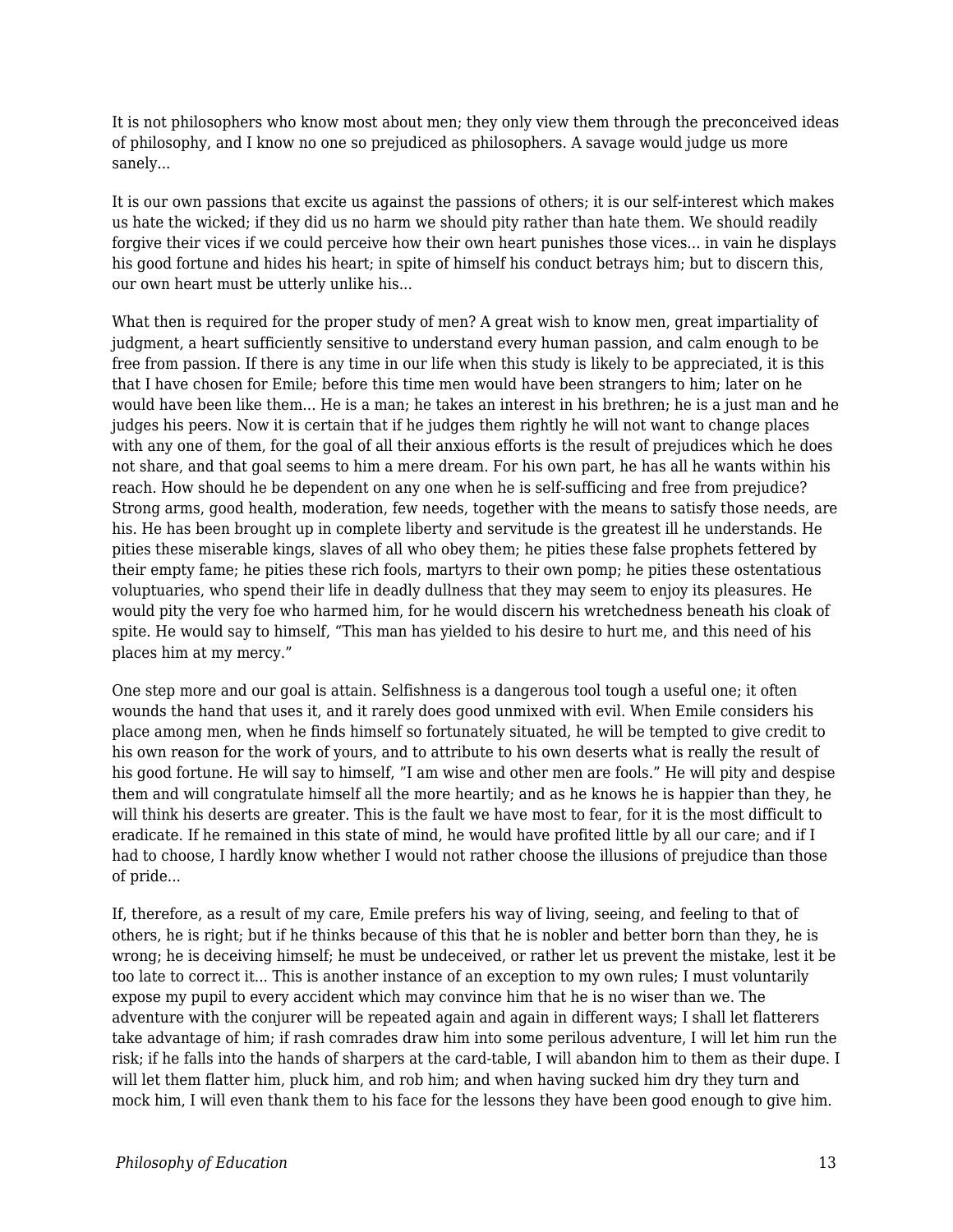The only snares from which I will guard him with my utmost care are the wiles of wanton women. The only precaution I shall take will be to share all the dangers I let him run, and all the insults I let him receive. I will bear everything in silence, without a murmur or reproach, without a word to him, and be sure that if this wise conduct is faithfully adhered to, what he sees me endure on his account will make more impression on his heart than what he himself suffers.

I cannot refrain at this point from drawing attention to the sham dignity of tutors, who foolishly pretend to be wise, who discourage their pupils by always professing to treat them as children, and by emphasizing the difference between themselves and their scholars in everything they do. Far from damping their youthful spirits in this fashion, spare no effort to stimulate their courage; that they may become your equals, treat them as such already, and if they cannot rise to your level, do not scruple to come down to theirs without being ashamed of it. Remember that your honor is no longer in your own keeping but in your pupil's. Share his faults that you may correct them, bear his disgrace that you may wipe it out; follow the example of that brave Roman who, unable to rally his fleeing soldiers, placed himself at their head, exclaiming, "They do not flee, they follow their captain!"...

Long experience has convinced him that his tutor loves him, that he is a wise and good man who desires his happiness and knows how to procure it. He ought to know that it is to his own advantage to listen to his advice... be frank and straightforward like himself; warn him of the dangers to which he is exposed, point them out plainly and sensibly, without exaggeration, without temper, without pedantic display, and above all without giving your opinions in the form of orders... Now under these circumstances the great art of the master consist in controlling events and directing his exhortations so that he may know beforehand when the youth will give in, and when he will refuse to do so, so that all around him he may encompass him with the lessons of experience, and yet never let him run too great a risk.

Warn him of his faults before he commits them; do not blame him when once they are committed; you would only stir his self-love to mutiny. We learn nothing from a lesson we detest. I know nothing more foolish than the phrase, "I told you so." The best way to make him remember what you told him is to seem to have forgotten it. Go further than this, and when you find him ashamed of having refused to believe you, gently smooth away the shame with kindly words. He will indeed hold you dear when he sees how you forget yourself on his account, and how you console him instead of reproaching him. But if you increase his annoyance by your reproaches he will hate you, and will make it a rule never to heed you, as if to show you that he does not agree with you as to the value of your opinion...

When one thinks oneself better than other people it is a very mortifying excuse to console oneself by their example; it means that we must realize that the most we can say is that they are no better than we... The time of faults is the time for fables. When we blame the guilty under the cover of a story we instruct without offending him; and he then understands that the story is not untrue by means of the truth he finds in its application to himself... There is no knowledge of morals which cannot be acquired through our own experience or that of others. When there is danger, instead of letting him try the experiment himself, we have recourse to history...

Nothing is so foolish and unwise as the moral at the end of most of the fables; as if the moral was not or ought not to be so clear in the fable itself that the reader cannot fail to perceive it. Why then add the moral at the end, and so deprive him of the pleasure of discovering it for himself. The art of teaching consists in making the pupil wish to learn. But if the pupil is to wish to learn, his mind must not remain in such a passive state with regard to what you tell him that there is really nothing for him to do but listen to you. The master's vanity must always give way to the scholars; he must be able to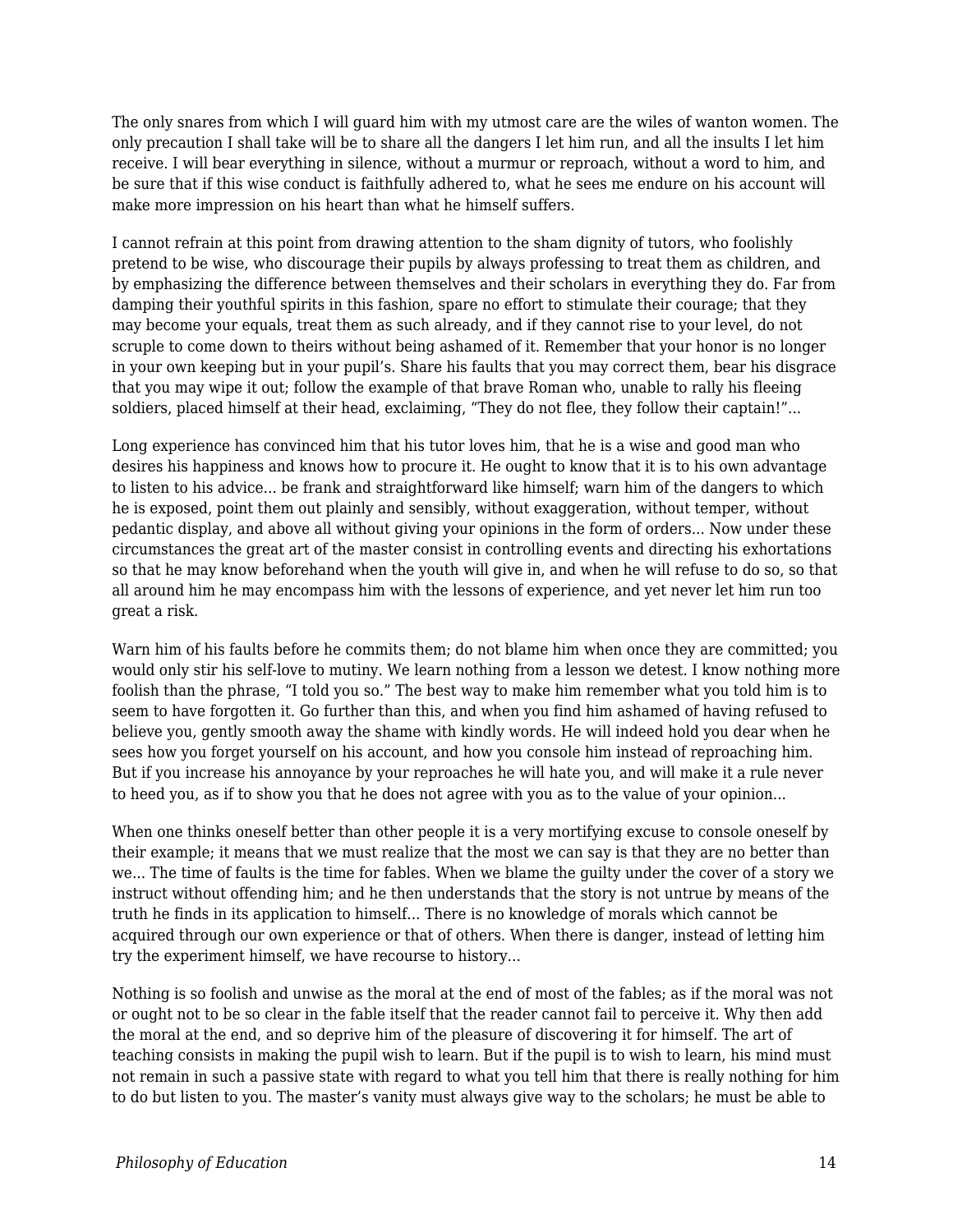say, I understand, I see it, I am getting at it, I am learning something... Before I put the fables of this inimitable author into the hands of a youth, I should like to cut out all the conclusions with which he strives to explain what he has just said so clearly and pleasantly. If your pupil does not understand the fable without the explanation, he will not understand it with it...

When I see the studies of young men at the period of their greatest activity confined to purely speculative matters, while later on they are suddenly plunged, without any sort of experience, into the world of men and affairs, it strikes me as contrary alike to reason and to nature, and I cease to be surprised that so few men know what to do. How strange a choice to teach us so many useless things, while the art of doing is never touched upon! They profess to fit us for society, and we are taught as if each of us were to live a life of contemplation in a solitary cell, or to discuss theories with persons whom they did not concern. You think you are teaching your scholars how to live, and you teach them certain bodily contortions and certain forms of words without meaning. I, too, have taught Emile how to live; for I have taught him to enjoy his own society and, more than that, to earn his own bread. But this is not enough. To live in the world he must know how to get on with other people...

By doing good we become good; and I know no surer way to this end. Keep your pupil busy with the good deeds that are within his power, let the cause of the poor be his own, let him help them not merely with his money, but with his service; let him work for them, protect them, let his person and his time be at their disposal; let him be their agent; he will never all his life long have a more honorable office. How many of the oppressed, who have never got a hearing, will obtain justice when he demands it for them with that courage and firmness which the practice of virtue inspires; when he makes his way into the presence of the rich and great, when he goes, if need be, to the footstool of the king himself, to plead the cause of the wretched, the cause of those who find all doors closed to them by their poverty, those who are so afraid of being punished for their misfortunes that they do not dare to complain?...

He knows that his first duty is to himself; that young men should distrust themselves; that they should act circumspectly; that they should show respect to those older than themselves, reticence and discretion in talking without cause, modesty in things indifferent, but courage in well doing, and boldness to speak the truth...

Emile is not fond of noise or quarrelling, not only among men, but among animals... The sight of suffering make him suffer too; this is a natural feeling. It is one of the after effects of vanity that hardens a young man and makes him take a delight in seeing the torments of a living and feeling creature; it makes him consider himself beyond the reach of similar sufferings through his superior wisdom or virtue. He who is beyond the reach of vanity cannot fall into the vice which results from vanity. So Emile loves peace. He is delighted at the sight of happiness, and if he can help to bring it about, this is an additional reason for sharing it... His kindness is active and teaches him much he would have learnt far more slowly, or he would never have learnt at all, if his heart had been harder. If he finds his comrades at strife, he tries to reconcile them; if he sees the afflicted, he inquires as to the cause of their sufferings; if he meets two men who hate each other, he wants to know the reason to their enmity; if he finds one who is down-trodden, groaning under the oppression of the rich and powerful, he tries to discover by what means he can counteract this oppression...

I am never weary of repeating: let all the lessons of young people take the form of doing rather than talking; let them learn nothing from books which they can learn from experience. How absurd to attempt to give them practice in speaking when they have nothing to say, to expect to make them feel, at their school desks, the vigor of the language of passion and all the force of the arts of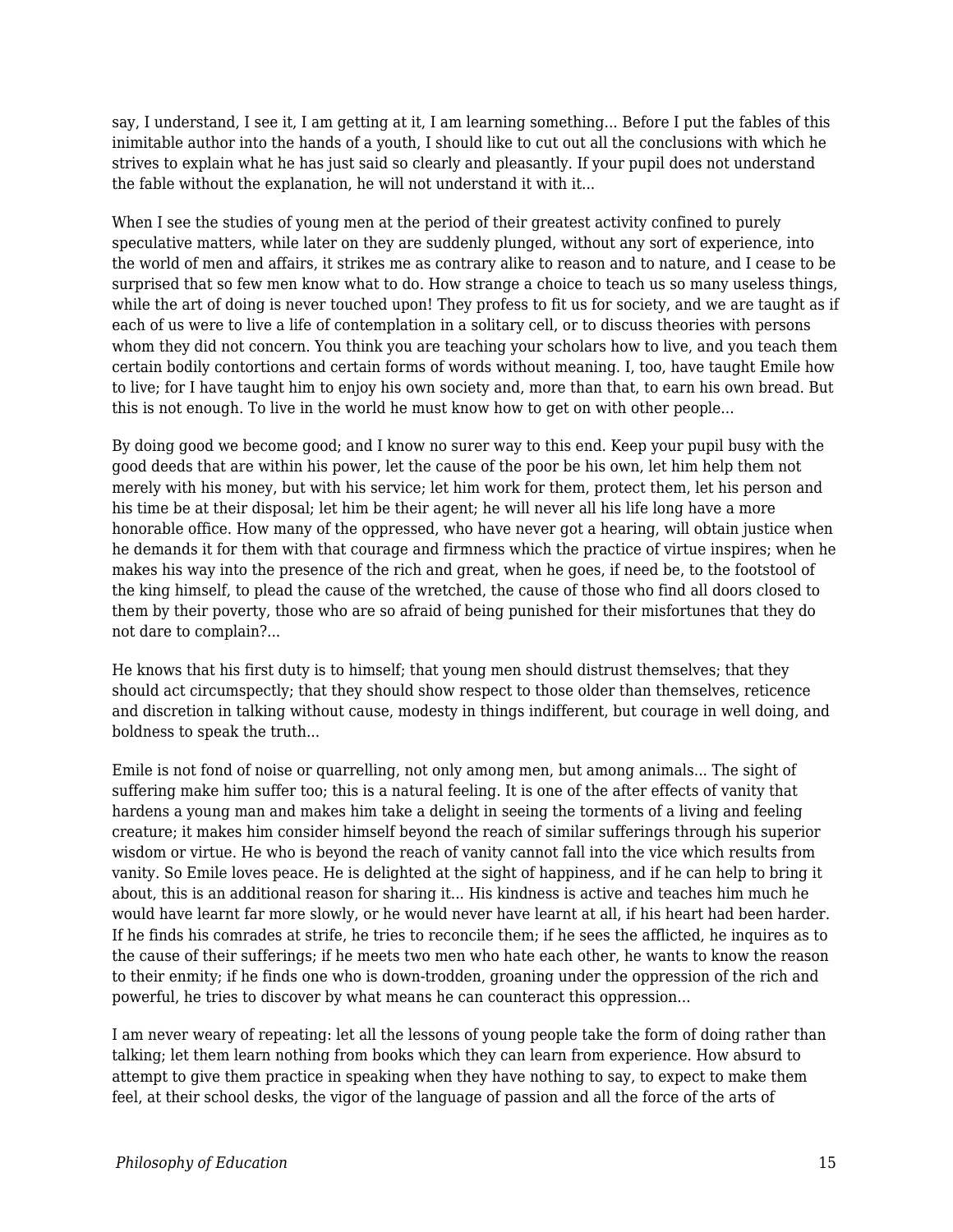persuasion when they have nothing and nobody to persuade!... But Emile is not in a condition so favorable to the art of oratory...

The lofty feeling with which he is inspired gives him strength and nobility; imbued with tender love for mankind his words betray the thoughts of his heart; I know not how it is, but there is more charm in his open-hearted generosity than in the artificial eloquence of others; or rather this eloquence of his is the only true eloquence, for he has only to show what he feels to make others share his feelings...

Extend self-love to others and it is transformed into virtue, a virtue which has its root in the heart of every one of us. The less the object of our care is directly dependent on ourselves, the less we have to fear from the illusion of self-interest; the more general this interest becomes, the juster it is; and the love of the human race is nothing but the love of justice within us... Reason and self-love compel us to love mankind even more than our neighbor, and to pity the wicked is to be very cruel to other men...

Now if in accordance with this method you follow from infancy the course of a youth who has not been shaped to any special mould, one who depends as little as possible on authority and the opinions of others, which will he most resemble, my pupil or yours? It seems to me that this is the question you must answer if you would know if I am mistaken.

It is not easy for a man to begin to think; but when once he has begun he will never leave off. Once a thinker, always a thinker, and the understanding once practiced in reflection will never rest. You may therefore think that I do too much or too little... But remember, in the first place, that when I want to train a natural man, I do not want him a savage and to send him back to the woods, but that living in the whirl of social life it is enough that he should not let himself be carried away by the passions and prejudices of men; let him see with his eyes and feel with his heart, let him own no sway but that of reason...

The Incomprehensible embraces all, he gives its motion to the earth, and shapes the system of all creatures, but our eyes cannot see him nor can our hands search him out, he evades the efforts of our senses; we behold the work, but the workman is hidden from our eyes. It is no small matter to know that he exists, and when we have got so far, and when we ask, What is he? Where is he? our mind is overwhelmed, we lose ourselves, we know not what to think.

Locke would have us begin with the study of spirits and go on to that of bodies. This is the method of superstition, prejudice, and error; it is not the method of nature, nor even that of well-ordered reason; it is to learn to see by shutting our eyes. We must have studied bodies long enough before we can form any true idea of spirits, or even suspect that there are such beings. The contrary practice merely puts materialism on a firmer footing.

Since our senses are the first instruments to our learning, corporeal and sensible bodies are the only bodies we directly apprehend. The word "spirit" has no meaning for any one who has not philosophized. To the unlearned and to the child a spirit is merely a body... I admit that we are taught that God is everywhere; but we also believe that there is air everywhere, at least in our atmosphere; and the word Spirit meant originally nothing more than breath and wind. Once you teach people to say what they do not understand, it is easy enough to get them to say anything you like... So every child who believes in God is of necessity an idolater or at least he regards the Deity as a man, and when once the imagination has perceived God, it is very seldom that the understanding conceives him. Locke's order leads us into this same mistake...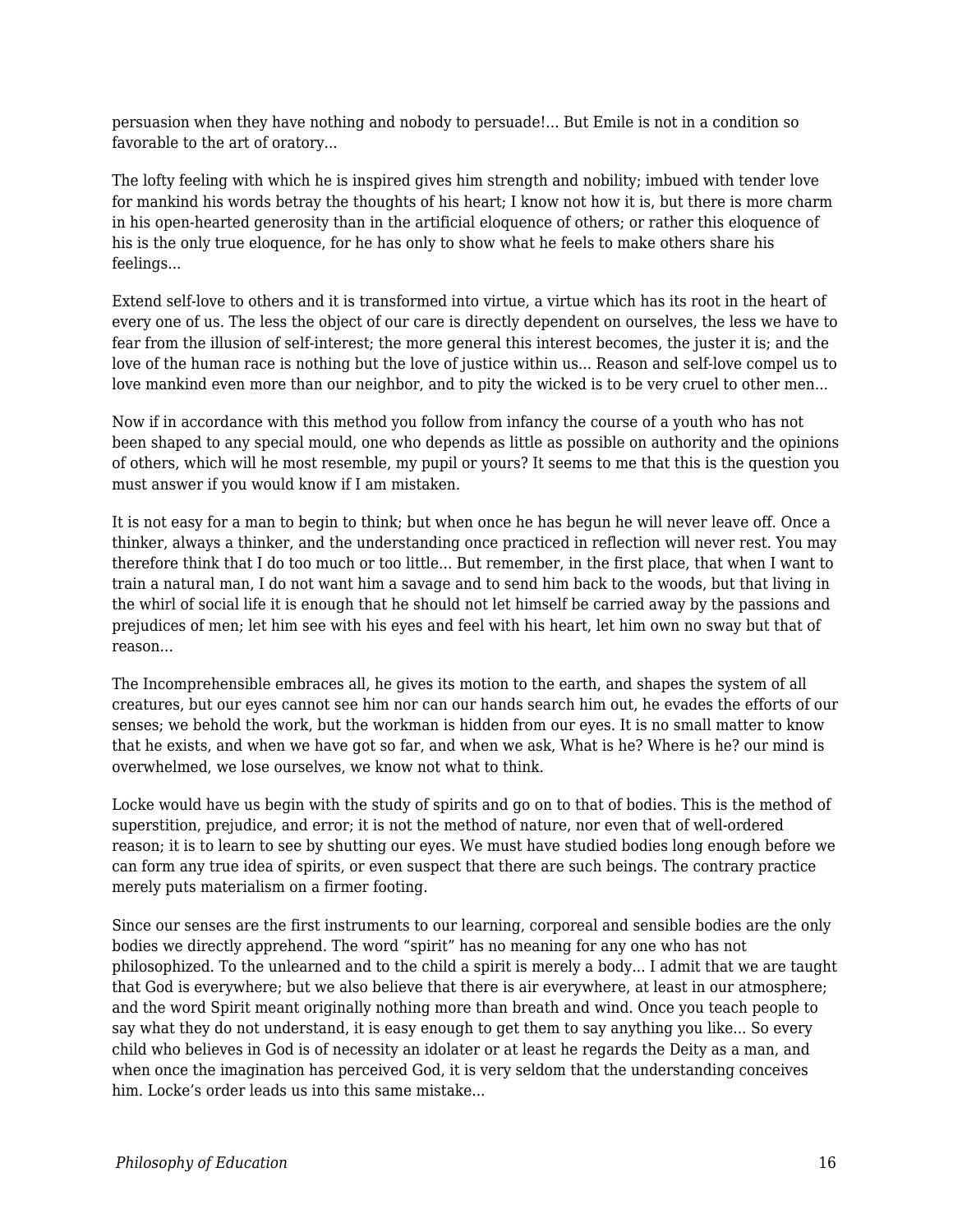I am aware that many of my readers will be surprised to find me tracing the course of my scholar through his early years without speaking to him of religion. At fifteen he will not even know that he has a soul, at eighteen even he may not be ready to learn about it. For if he learns about it too soon, there is the risk of his never really knowing anything about it.

If I had to depict the most heart-breaking stupidity, I would paint a pedant teaching children the catechism; if I wanted to drive a child crazy I would set him to explain what he learned in his catechism. You will reply that as most of the Christian doctrines are mysteries, you must wait, not merely till the child is a man, but till the man is dead, before the human mind will understand those doctrines. To that I reply, that there are mysteries which the heart of man can neither conceive nor believe, and I see no use in teaching them to children, unless you want to make liars of them. Moreover, I assert that to admit that there are mysteries, you must at least realize that they are incomprehensible, and children are not even capable of this conception! At an age when everything is mysterious, there are no mysteries properly so-called.

"We must believe in God if we would be saved." This doctrine wrongly understood is the root of bloodthirsty intolerance and the cause of all the futile teaching which strikes a deadly blow at human reason by training it to cheat itself with mere words. No doubt there is not a moment to be lost if we would deserve eternal salvation; but if the repetition of certain words suffices to obtain it, I do not see why we should not people heaven with starlings and magpies as well as with children.

The obligation of faith assumes the possibility of belief. The philosopher who does not believe is wrong, for he misuses the reason he has cultivated, and he is able to understand the truths he rejects. But the child who professes the Christian faith-- what does he believe? Just what he is made to repeat that if you tell him to say just the opposite he will be quite ready to do it... We hold that no child who dies before the age of reason will be deprived of everlasting happiness; the Catholics believe the same of all children who have been baptized, even though they have never heard of God...

From the same principle it is plain that any man having reached old age without faith in God will not, therefore, be deprived of God's presence in another life if his blindness was not willful; and I maintain that it is not always willful... Reason tells that man should only be punished for his willful faults, and that invincible ignorance can never be imputed to him as a crime. Hence it follows that in the sight of the Eternal Justice every man who would believe if he had the necessary knowledge is counted a believer, and that there will be no unbelievers to be punished except those who have closed their hearts against the truth.

Let us beware of proclaiming the truth to those who cannot as yet comprehend it, for to do so is to try to inculcate error. It would be better to have no idea at all of the Divinity than to have mean, grotesque, harmful, and unworthy ideas; to fail to perceive the Divine is a lesser evil than to insult it... The chief harm which results from the monstrous ideas of God which are instilled into the minds of children is that they last all their life long, and as men they understand no more of God than they did as children...

It is in matters of religion more than in anything else that prejudice is triumphant... We will not attach him to any sect, but we will give him the means to choose for himself according to the right use of his own reason...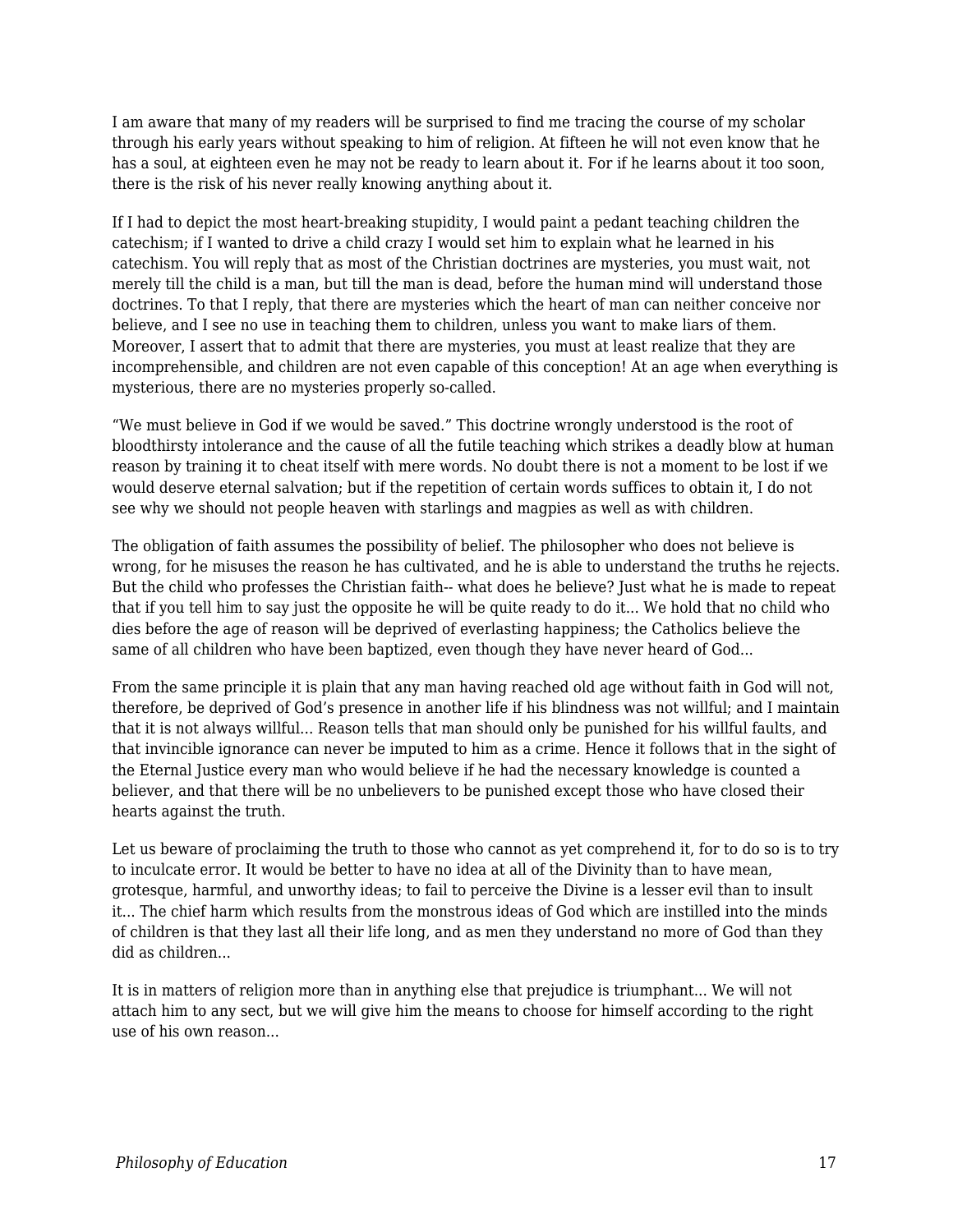## **The Creed of a Savoyard Priest**

My child, do not look to me for learned speeches or profound arguments. I am no great philosopher, nor do I desire to be one. I have, however, a certain amount of common-sense and a constant devotion to truth;. I have no wish to argue with you nor even to convince you; it is enough for me to show you, in all simplicity of heart, what I really think. Consult your own heart while I speak that is all I ask....

I was in that state of doubt and uncertainty which Descartes considers essential to the search for truth. It is a state which cannot continue, it is disquieting and painful; only vicious tendencies and an idle heart can keep us in that state. My heart was not so corrupt as to delight in it... I pondered, therefore, on the sad fate of mortals, adrift upon this sea of human opinions, without compass or rudder, and abandoned to their stormy passions with no guide but an inexperienced pilot who does not know whence he comes or whither he is going...I cannot understand how any one can be a skeptic sincerely and on principle. Either such philosophers do not exist or they are the most miserable of men... in spite of itself the mind decides one way or another, and it prefers to be deceived rather than to believe nothing...

I consulted the philosophers, I searched their books and examined their various theories; I found them all alike proud, assertive, dogmatic, professing, even in their so-called skepticism, to know everything, proving nothing, scoffing at each other.... If the philosophers were in a position to declare the truth, which of them would care to do so? Every one of them knows that his own system rests on no surer foundations than the rest, but he maintains it because it is his own. There is not one of them who, if he chanced to discover the difference between truth and falsehood, would not prefer his own lie to the truth which another had discovered. Where is the philosopher who would not deceive the whole world for his own glory?...

I also realized that the philosophers, far from ridding me of my vain doubts, only multiplied the doubts that tormented me and failed to removed any one of them. So I chose another guide and said, "Let me follow the Inner Light; it will not lead me so far astray as others have done, or if it does it will be my own fault, and I shall not go so far wrong if I follow my own illusions as if I trusted to their deceits."...I was resolved to admit as self-evident all that I could not honestly refuse to believe, and to admit as true all that seemed to follow directly from this; all the rest I determined to leave undecided, neither accepting nor rejecting it, nor yet troubling myself to clear up difficulties which did not lead to any practical ends...

The more I observe the action and reaction of the forces of nature playing on one another, the more I see that we must always go back from one effect to another, till we arrive at a first cause in some will;...This is my first principle. I believe, therefore, that there is a will which sets the universe in motion and gives life to nature. This is my first dogma, or the first article of my creed....If matter in motion points me to a will, matter in motion according to fixed laws points me to an intelligence; that is the second article of my creed. To act, to compare, to choose, are the operations of an active, thinking being; so this being exists...I am like a man who sees the works of a watch for the first time; he is never weary of admiring the mechanism, though he does not know the use of the instrument and has never seen its face...

Let us compare the special ends, the means, the ordered relations of every kind, then let us listen to the inner voice of feeling; what healthy mind can reject its evidence? Unless the eyes are blinded by prejudices, can they fail to see that the visible order of the universe proclaims a supreme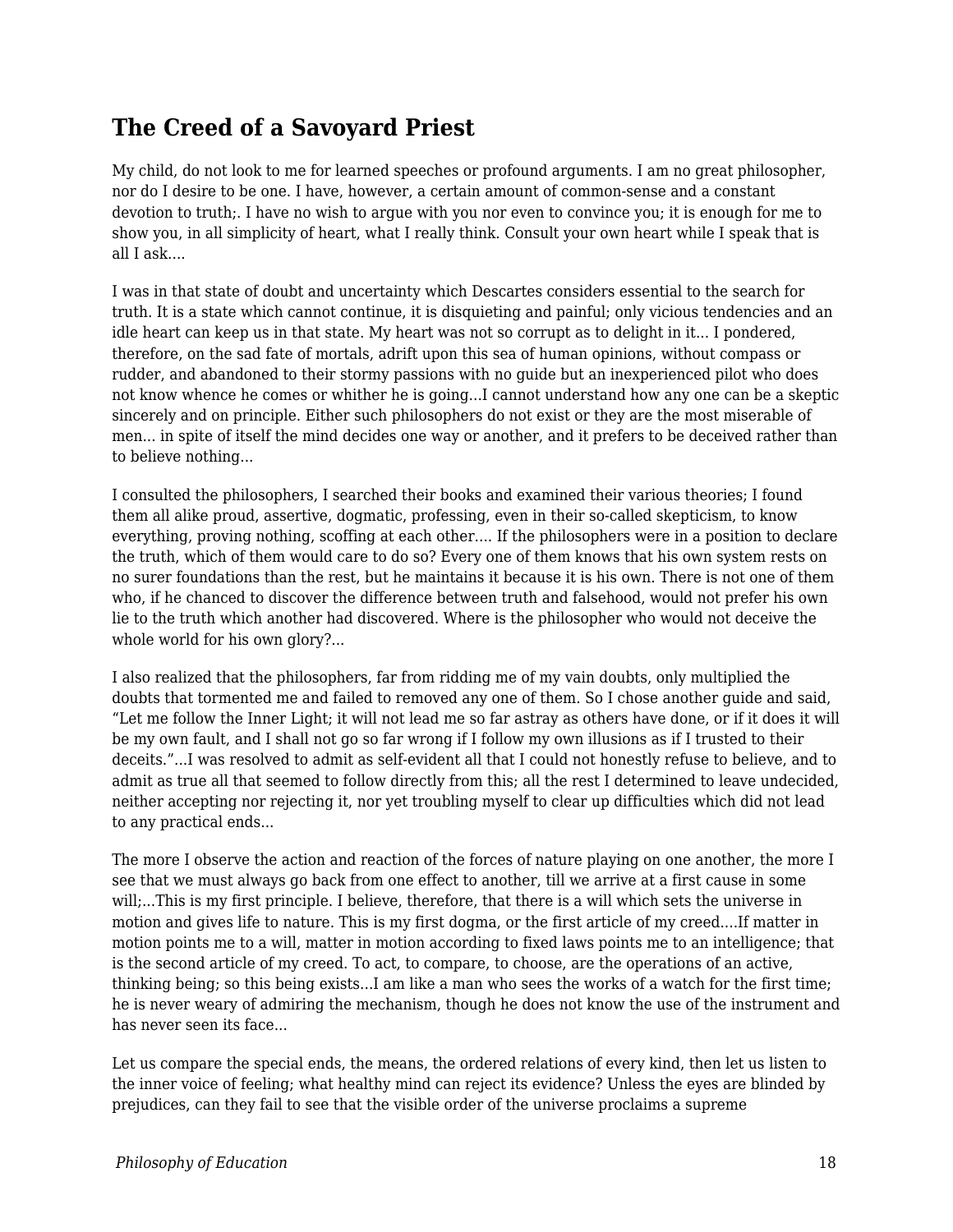intelligence?...For my own part the only possible assumption is that the chances are infinity to one that the product is not the work of chance. In addition to this, chance combinations yield nothing but products of the same nature as the elements combined, so that life and organization will not be produced by a flow of atoms...It is not in my power to believe that passive and dead matter can have brought forth living and feeling beings, that blind chance has brought forth intelligent beings, that that which does not think has brought forth thinking beings...

Recollect that I am not preaching my own opinion but explaining it. This being who wills and can perform his will, this being active through his own power, this being, whoever he may be, who moves the universe and orders all things, is what I call God...He hides himself alike from my senses and my understanding; the more I think of him, the more perplexed I am; I know full well that he exists, and that he exists of himself alone; I know that my existence depends on his, and that everything I know depends upon him also. I see God everywhere in his works; I feel him within myself; I behold him, all around me; but if I try to ponder him himself, if I try to find out where he is, what he is, what is his substance, he escapes me and my troubled spirit finds nothing...

No doubt I am not free not to desire my own welfare, I am not free to desire my own hurt; but my freedom consists in this very thing, that I can will what is for my own good, or what I esteem as such, without any external compulsion. Does it follow that I am not my own master because I cannot be other than myself?.. Providence does not will the evil that man does when he misuses the freedom given to him; neither does Providence prevent him doing it, either because the wrong done by so feeble a creature is as nothing in its eyes, or because it could not prevent it without doing a greater wrong and degrading his nature. Providence has made him free that he may choose the good and refuse the evil...

It is the abuse of our powers that makes us unhappy and wicked. Our cares, our sorrows, our sufferings are of our own making... O Man! seek no further for the author of evil; thou art he. There is no evil but the evil you do or the evil you suffer, and both come from yourself...Oh! let us first be good and then we shall be happy. Let us not claim the prize before we have won it, nor demand our wages before we have finished our work...What need to seek a hell in the future life? It is here in the breast of the wicked...

The more I strive to envisage his infinite essence the less do I comprehend it; but it is, and that is enough for me; the less I understand, the more I adore. I abase myself, saying, "Being of beings, I am because thou art; to fix my thoughts on thee is to ascend to the source of my being. The best use I can make of my reason is to resign it before thee; my mind delights, my weakness rejoices, to feel myself overwhelmed by thy greatness."...

I must now seek such principles of conduct as can draw from them, and such rules as I must lay down for my guidance in the fulfillment of my destiny in this world, according to the purpose of my Maker. Still following the same method, I do not derive these rules from the principles of the higher philosophy, I find them in the depths of my heart, traced by nature in characters which nothing can efface. I need only consult myself with regard to what I wish to do; what I feel to be right is right, what I feel to be wrong is wrong; conscience is the best casuist; and it is only when we haggle with conscience that we have recourse to the subtleties of argument... Conscience is the voice of the soul, the passions are the voice of the body. Is it strange that these voices often contradict each other? And then to which should we give heed? Too often does reason deceive us; we have only too good a right to doubt here; but conscience never deceives us; she is the true guide of man; it is to the soul what instinct is to the body; he who obeys his conscience is following nature and he need not fear that he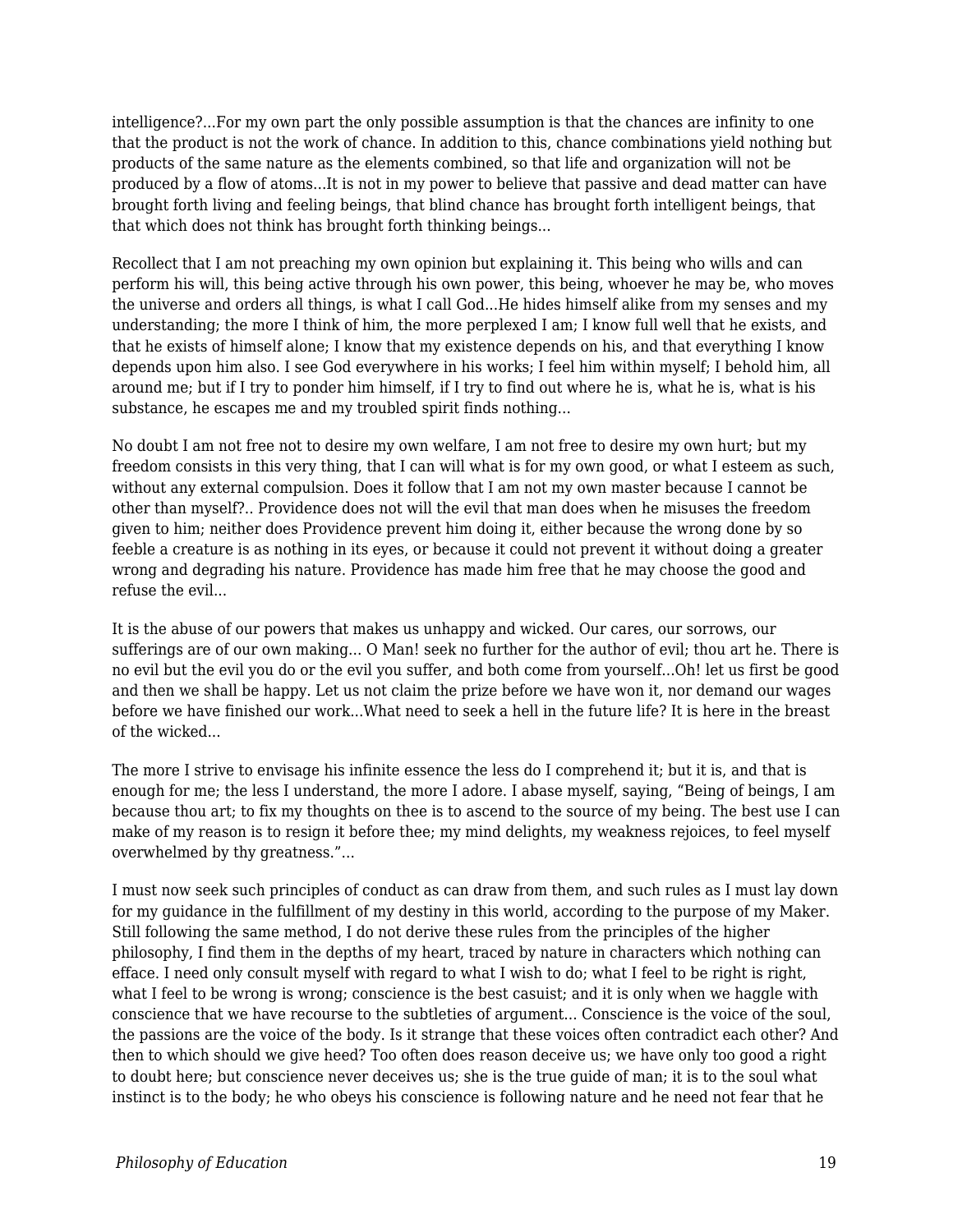#### will go astray...

The morality of our actions consists entirely in the judgments we ourselves form with regard to them. If good is good, it must be good in the depth of our heart as well as in our actions; and this first reward of justice is the consciousness that we are acting justly...Cast your eyes over every nation of the world; peruse every volume of its history; in the midst of all these strange and cruel forms of worship, among this amazing variety of manners and customs, you will everywhere find the same ideas of right and justice; everywhere the same principles of morality, the same ideas of good and evil...There is therefore at the bottom of our hearts an innate principle of justice and virtue, by which, in spite of our maxims, we judge our own actions or those of others to be good or evil; and it is this principle that I call conscience.

But at this word I hear the murmurs of all the wise men so-called. Childish errors, prejudices of our upbringing, they exclaim in concert! There is nothing in the human mind but what it has gained by experience; and we judge everything solely by means of the ideas we have acquired...If all the philosophers in the world should prove that I am wrong, and you feel that I am right, that is all I ask.

For this purpose it is enough to lead you to distinguish between our acquired ideas and our natural feelings; for feeling precedes knowledge; and since we do not learn to seek what is good for us and avoid what is bad for us, but get this desire from nature, in the same way the love of good and the hatred of evil are as natural to us as our self-love... To know good is not to love it; this knowledge is not innate in man; but as soon as his reason leads him to perceive it, his conscience impels him to love it; it is this feeling which is innate... let us be simpler and less pretentious; let us be content with the first feelings we experience in ourselves, since science always brings us back to these, unless it has led us astray.

Conscience! Conscience! Divine instinct, immortal voice from heaven; sure guide for a creature ignorant and finite indeed, yet intelligent and free; infallible judge of good and evil, making man like to God! In thee consists the excellence of man's nature and the morality of his actions; apart from thee, I find nothing in myself to raise me above the beasts-- nothing but the sad privilege of wandering from one error to another, by the help of an unbridled understanding and a reason which knows no principle.

But it is not enough to be aware that there is such a guide; we must know her and follow her. If she speaks to all hearts, how is it that so few give heed to her voice? She speaks to us in the language of nature, and everything leads us to forget that tongue. Conscience is timid, she loves peace and retirement; she is startled by noise and numbers; the prejudices from which she is said to arise are her worst enemies. She flees before them or she is silent; their noisy voices drown her words, so that she cannot get a hearing; fanaticism dares to counterfeit her voice and to inspire crimes in her names. She is discouraged by ill-treatment; she no longer speaks to us, no longer answers to our call; when she has been scorned so long, it is as hard to recall her as it was to banish her...

The joy of well-doing is the prize of having done well, and we must deserve the prize before we win it. There is nothing sweeter than virtue; but we do not know this till we have tried it.... Reason alone is not a sufficient foundation for virtue; what solid ground can be found? ...The good man orders his life with regard to all men; the wicked orders it for self alone. The latter centers all things round himself; the other measures his radius and remains on the circumference. Thus his place depends on the common center, which is God...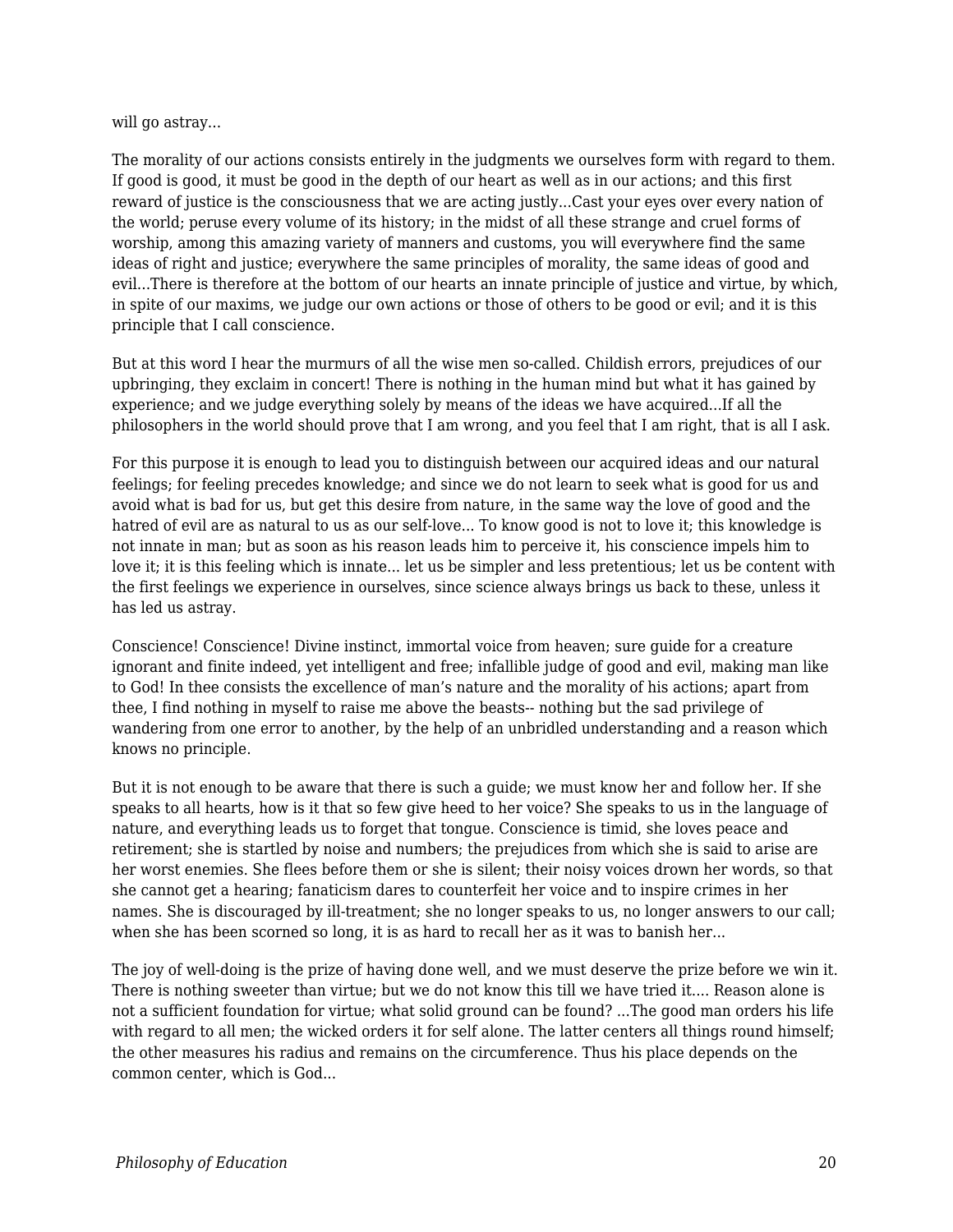Every duty of natural law, which man's injustice had almost effaced from my heart, is engraven there, for the second time in the name of that eternal justice which lays those duties upon me and beholds my fulfillment of them. I feel myself merely the instrument of the Omnipotent, who wills what is good, who performs it, who will bring about my own good through the cooperation of my will with his own, and by the right use of my liberty...

I am overwhelmed by his kindness, I bless him and his gifts, but I do not pray to him. What should I ask of him-- to change the order of nature, to work miracles on my behalf? Should I, who am bound to love all things the order which he has established in his wisdom and maintained by his providence, should I desire the disturbance of that order on my own account? No that rash prayer would deserve to be punished rather than to be granted. Neither do I ask of him the power to do right; why should I ask what he has given me already? Has he not given me conscience that I may love the right, reason that I may perceive it, and freedom that I may choose it? If I do evil, I have no excuse; I do it of my own free will; to ask him to change my will is to ask him to do what he asks of me; it is to want him to do the work while I get the wages; to be dissatisfied with my lot is to wish to be no longer a man, to wish to be other than what I am, to wish for disorder and evil. Thou source of justice and truth, merciful and gracious God, in thee do I trust, and the desire of my heart is-- Thy will be done. When I unite my will with thine I do what thou doest; I have share in thy goodness; I believe that I enjoy beforehand the supreme happiness which is the reward of goodness...

So far I have told you nothing but what I thought would be of service to you, nothing but what I was quite convinced of. The inquiry which remains to be made is very different. It seems to me full of perplexity, mystery, and darkness; I bring to it only doubt and distrust. I make up my mind with trembling, and I tell you my doubts rather than my convictions. If your own opinions were more settled I should hesitate to show you mine; but in your present condition, to think like me would be gain. Moreover, give to my words only the authority of reason... Seek truth for yourself; for my own part I only promise you sincerity...

Show me what you can add to the duties of the natural law, for the glory of God, for the good of mankind, and for my own welfare; and what virtue you will get from the new form of religion which does not result from mine. The grandest ideas of the Divine nature come to us from reason only. Behold the spectacle of nature; listen to the inner voice. Has not God spoken it all to our eyes, to our conscience, to our reason? What more can man tell us? Their revelations do but degrade God, by investing him with passions like our own. Far from throwing light upon the ideas of the Supreme Being, special doctrines seen to me to confuse these ideas; far from ennobling them, they degrade them; to the inconceivable mysteries which surround the Almighty, they add absurd contradictions, they make man proud, intolerant, and cruel; instead of bringing peace upon earth, they bring fire and sword. I ask myself what is the use of it all, and I find no answer. I see nothing but the crimes of men and the misery of mankind.

"They tell me a revelation was required to teach men how God would be served; as a proof of this they point to the many strange rites which men have instituted, and they do not perceive that this very diversity springs from the fanciful nature of the revelations. As soon as the nations took to making God speak, every one made him speak in his own fashion, and made him say what he himself wanted. Had they listened only to what God says in the heart of man, there would have been but one religion upon earth...

"Do not let us confuse the outward forms of religion with religion itself. The service God requires is of the heart; and when the heart is sincere that is ever the same. It is a strange sort of conceit which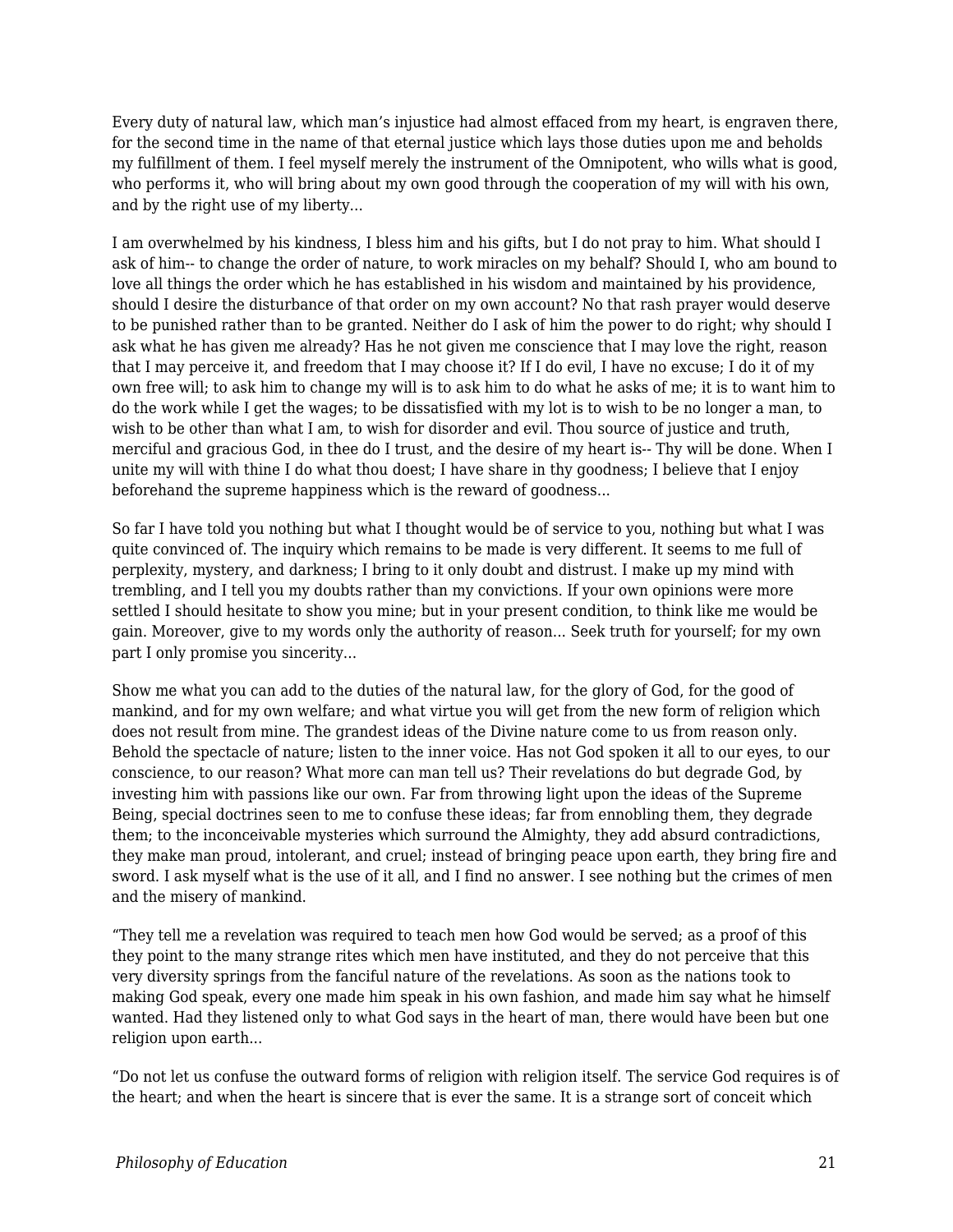fancies that God takes such an interest in the shape of the priest's vestments, the form of words he utters, the gestures he makes before the altar and all his genuflections...

"Either all religions are good and pleasing to God, or if there is one which he prescribes for men, if they will be punished for despising it, he will have distinguished it by plain and certain signs by which it can be known as the only true religion; these signs are alike in every time and place, equally plain to all men, great or small, learned or unlearned, Europeans, Indians, Africans, savages. If there were but one religion upon earth, and if all beyond its pale were condemned to eternal punishment, and if there were in any corner of the world one single honest man who was not convinced by this evidence, the God of that religion would be the most unjust and cruel of tyrants...

"God has spoken, these are indeed words which demand attention. To whom has he spoken? He has spoken to men. Why then have I heard nothing? He has instructed others to make known his words to you. I understand; it is men who come and tell me what God has said. I would rather have heard the words of God himself; it would have been as easy for him and I should have been secure from fraud. He protects you from fraud by showing that his envoys come from him. How does he show this? By miracles. Where are these miracles? In the books. And who wrote the books? Men. And who saw the miracles? The men who bear witness to them. What! Nothing but human testimony! Nothing but men who tell me what others told them! How many men between God and me? Let us see, however, let us examine, compare, and verify. Oh! If God had but deigned to free me from all this labor, I would have served him with all my heart...

"...he who consigns to eternal punishment the greater part of his creatures, is not the merciful and gracious God revealed to me by my reason.

"Reason tells me that dogmas should be plain, clear, and striking in their simplicity... The best religion is of necessity the simplest. He who hides beneath mysteries and contradictions the religion that he preaches to me, teaches me at the same time to distrust that religion. The God whom I adorn is not the God of darkness, he has not given me understanding in order to forbid me to use it; to tell me to submit my reason is to insult the giver of reason.

The minister of truth does not tyrannize over my reason, he enlightens it...

"Inspiration. Reason tells you that the whole is greater than the part; but I tell you, in God's name, that the part is greater than the whole.

Reason. And who are you to dare to tell me that God contradicts himself? And which shall I choose to believe, God who teaches me, through my reason, the eternal truth, or you who, in his name, proclaim an absurdity?

"Inspiration. Believe me, for my teaching is more positive; and I will prove you beyond all manner of doubt that he has sent me.

"Reason. What! You will convince me that God has sent you to bear witness against himself? What sort of proofs will you adduce to convince me that God speaks more surely by your mouth than through the understanding he has given me?

"Inspiration. The understanding he has given you! Petty, conceited creature! As if you were the first impious person who had been led astray through his reason corrupted by sin.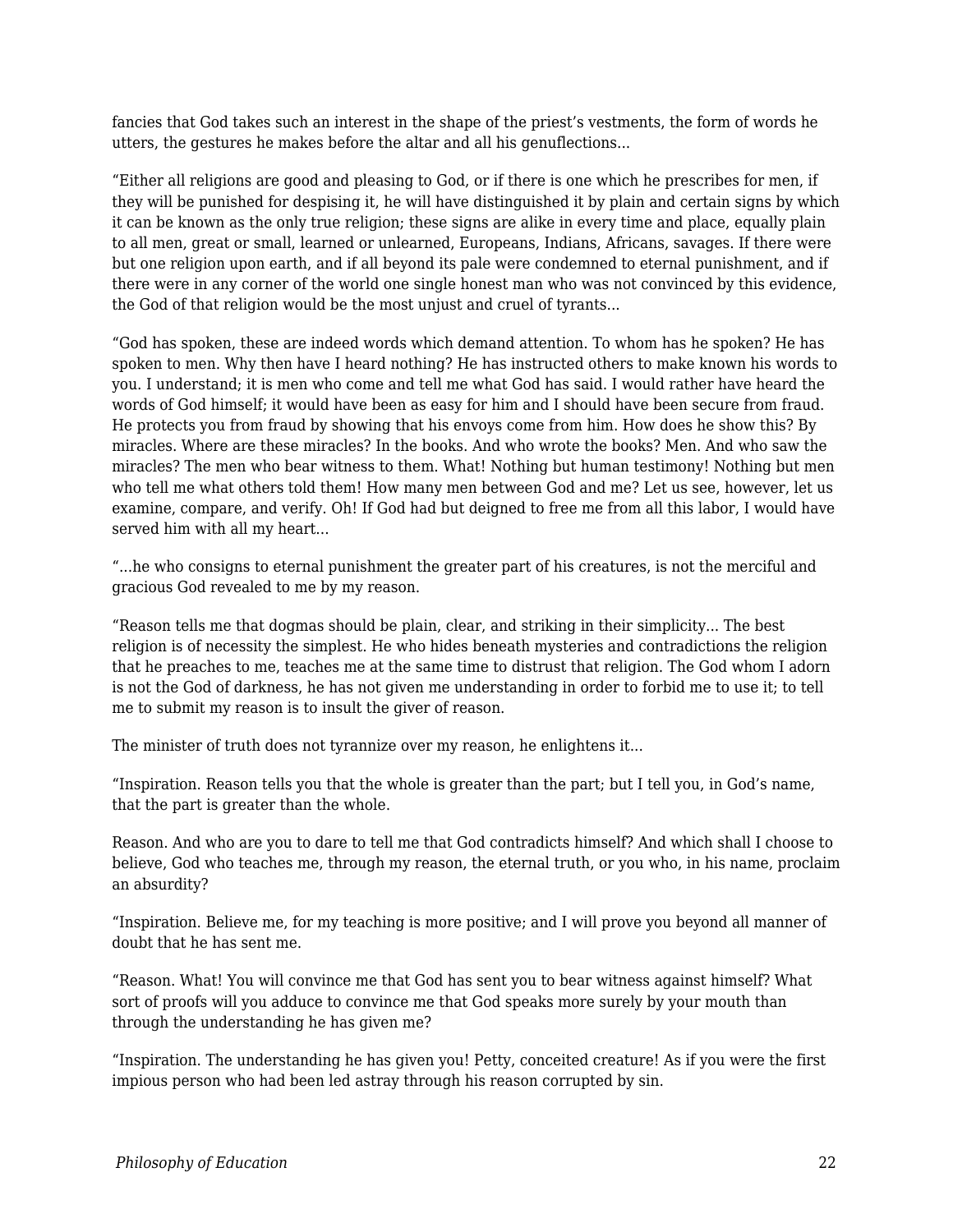"Reason. Man of God, you would not be the first scoundrel who asserts his arrogance as a proof of his mission... When you teach me that my reason misleads me, do you not refute what it might have said on your behalf? He who denies the right of reason, must convince me without recourse to her aid. For suppose you have convinced me by reason, how am I to know that it is not my reason, corrupted by sin, which makes me accept what you say? Besides, what proof, what demonstration, can you advance, more self-evident than the axiom it is to destroy?...

"See what your so-called supernatural proofs, your miracles, your prophecies come to: believe all this upon the word of another, submit to the authority of men the authority of God which speaks to my reason... Who will guide me in such a choice? It will be hard to find the best books on the opposite side in any one country, and all the harder to find those on all sides; when found they would be easily answered. The absent are always in the wrong, and bad arguments boldly asserted easily efface good arguments put forward with scorn. Besides books are often very misleading, and scarcely express the opinions of their authors... Yet everyone finds truth in his own religion, and thinks the religion of other nations absurd; so all these foreign religions are not so absurd as they seem to us, or else the reason we find for our own proves nothing.

"...the sacred books are written in languages unknown to the people who believe in them... These books are translated, you say. What an answer! How am I to know that the translations are correct, or how am I to make sure that such a thing as a correct translation is possible? If God has gone so far as to speak to men, why should he require an interpreter?

I can never believe that every man is obliged to know what is contained in books, and that he who is out of reach of these books, and of those who understand them, will be punished for an ignorance which is no fault of his. Books upon books! What madness!

"If it were true that the gospel is preached throughout the world, what advantage would there be? The day before the first missionary set foot in any country, no doubt somebody died who could not hear him. Now tell me what we shall do with him? If there were a single soul in the whole world, to whom Jesus Christ had never been preached, this objection would be as strong for that man as for a quarter of the human race...

"You might as well expect me to know what was happening in the moon. You say you have come to teach me; but why did you not come and teach my father, or why do you consign that good old man to damnation because he knew nothing of all this? Must he be punished everlastingly for your laziness, he who was so kind and helpful, he who sought only for truth? Be honest; put yourself in my place; see if I ought to believe, on your word alone, all these incredible things which you have told me, and reconcile all this injustice with the just God you proclaim to me... No one has a right to depend on another's judgment...

"Behold, my son, the absurdities to which pride and intolerance bring us, when everybody wants others to think as he does, and everybody fancies that he has an exclusive claim upon the rest of mankind. I call to witness the God of peace whom I adore, and whom I proclaim to you... I could never convince myself that God would require such learning of me under pain of hell. So I closed all my books. There is one book which is open to every one-- the book of nature. In this good and great volume I learn to serve and adore its Author. There is no excuse for not reading this book, for it speaks to all in a language they can understand...

"Respect in silence what you can neither reject nor understand...This is the unwilling skepticism in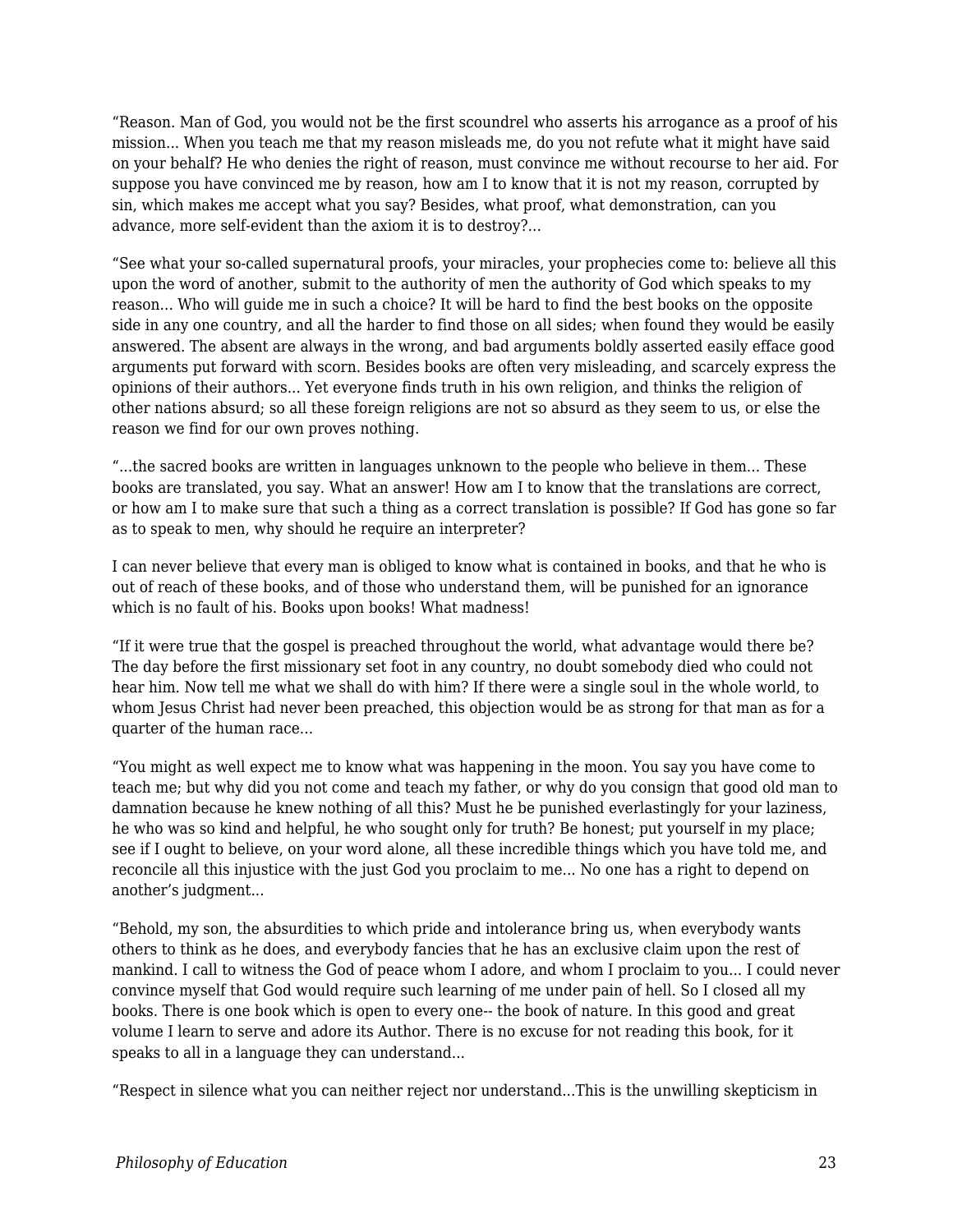which I rest; but this skepticism is in no way painful to me, for it does not extend to matters of practice, and I am well assured as to the principles underlying all my duties... True worship is of the heart. God rejects no homage, however offered, provided it is sincere...

"To ask any one to abandon the religion in which he was born is, I consider, to ask him to do wrong, and therefore to do wrong oneself...

"My young friend, I have now repeated to you my creed as God reads it in my heart; you are the first to whom I have told it; perhaps you will be the last. As long as there is any true faith left among men, we must not trouble quiet souls, nor scare the faith of the ignorant with problems they cannot solve, with difficulties which cause them uneasiness, but do not give them any guidance. But when once everything is shaken, the trunk must be preserved at the cost of the branches...

"Return to your own country, go back to the religion of your country, go back to the religion of your fathers, and follow it in sincerity of heart, and never forsake it... remember that the real duties of religion are independent of human institutions; that a righteous heart is the true temple of the Godhead; that in every land, in every sect, to love God above all things and to love our neighbor as ourself is the whole law...

My good youth, be honest and humble; learn how to be ignorant, then you will never deceive yourself or others... A haughty philosophy leads to atheism just as blind devotion leads to fanaticism. Avoid these extremes; keep steadfastly to the path of truth, or what seems to you truth, in simplicity of heart, and never let yourself be turned aside by pride or weakness. Dare to confess God before the philosophers; dare to preach humanity to the intolerant. It may be you will stand alone, but you will bear within you a witness which will make the witness of men of no account with you. Let them love or hate, let then read your writings or despise them; no matter. Speak the truth and do the right; the one thing that really matters is to do one's duty in this world; and when we forget ourselves we are really working for ourselves. My child, self-interest misleads us; the hope of the just is the only sure guide...

...it is an easy thing to raise him from the study of nature to the search for the author of nature...

Nature's due time comes at length, as come it must. Since man must die, he must reproduce himself, so that the species may endure and the order of the world continue. When by the signs I have spoken of you perceive that the critical moment is at hand, at once abandon for ever your former tone. He is still your disciple, but not your scholar. He is a man and your friend; henceforth you must treat him as such.

What! Must I abdicate my authority when most I need it? Must I abandon the adult to himself just when he least knows how to control himself, when he may fall into the gravest errors? Must I renounce my rights when it matters most that I should use them on his behalf? Who bids you renounce them; he is only just becoming conscious of them. Hitherto all you have gained has been won by force or guile; authority, the law of duty, were unknown to him, you had to constrain or deceive him to gain his obedience. But see what fresh chains you have bound about his heart. Reason, friendship, affection, gratitude, a thousand bonds of affection, speak to him in a voice he cannot fail to hear. His ears are not yet dulled by vice, he is still sensitive only to the passions of nature. Selflove, the first of these, delivers him into your hands; habit confirms this...

I grant you, indeed, that if you directly oppose his growing desires and foolishly treat as crimes the fresh needs which are beginning to make themselves felt in him, he will not listen to you for long; but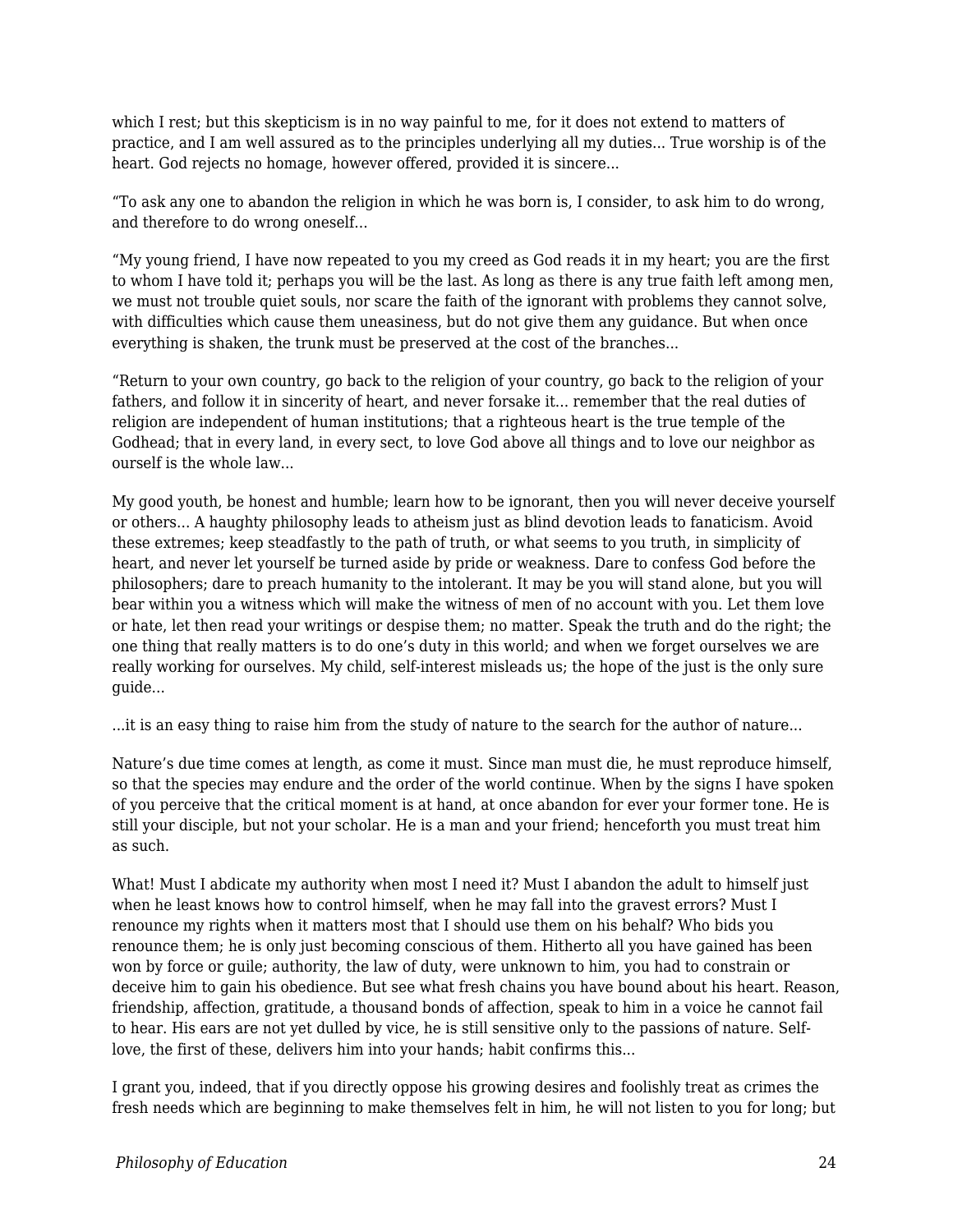as soon as you abandon my method I cannot be answerable for the consequences. Remember that you are nature's minister; you will never be her foe.

But what shall we decide to do? You see no alternative but either to favor his inclinations or to resist them; to tyrannize or to wink at his misconduct; and both of these may lead to such dangerous results that one must indeed hesitate between them... Remember that to guide a grown man you must reverse all that you did to guide the child. Do not hesitate to speak to him of those dangerous mysteries which you have so carefully concealed from him hitherto. since he must become aware of them, let him not learn them from another, nor from himself, but from you alone; since he must henceforth fight against them, let him know his enemy, that he may not be taken unawares...

You may be sure that when the child knows you will neither preach nor scold, he will always tell you everything, and that no one will dare to tell him anything he must conceal from you, for they will know very well that he will tell you everything... he has no more knowledge of pretence than of vice; reproach and scorn have not made a coward of him; base fears have never taught him the art of concealment. He has all the indiscretion of innocence; he is absolutely out-spoken; he does not even know the use of deceit. Every impulse of his heart is betrayed either by word or look, and I often know what he is feeling before he is aware of it himself...

Before we sow we must till the ground; the seed of virtue is hard to grow; and a long period of preparation is required before it will take root. ...Therefore never reason with young men, even when they have reached the age of reason, unless you have first prepared the way...

Reading, solitude, idleness, a soft and sedentary life, intercourse with women and young people, these are perilous paths for a young man, and these lead him into danger... When the arms are hard at work, the imagination is quiet; when the body is weary, the passions are not easily inflamed. The quickest and easiest precaution is to remove him from immediate danger. At once I take him away from towns, away from things which might lead him into temptation. But that is not enough; in what desert in what wilds, shall he escape from the thoughts which pursue him?..

He must some fresh occupation which has the interest of novelty-- an occupation which he may become passionately fond of, one to which he will devote himself entirely. Now the only one which seems to possess all these characteristics is the chase. If hunting is ever an innocent pleasure, if it is ever worthy of a man, now is the time to betake ourselves to it. Emile is well-fitted to succeed in it...

Only through passion can we gain the mastery over passions; their tyranny must be controlled by their legitimate power, and nature herself must furnish us with the means to control her.

Emile is not made to live alone, he is a member of society, and must fulfil his duties as such. He is made to live among his fellowmen and he must get to know them... Give me a child of twelve who knows nothing at all; at fifteen I will restore him to you knowing as much as those who have been under instruction from infancy; with this difference, that your scholars only know things by heart, while mine knows how to use his knowledge. In the same way plunge a young man of twenty into society; under good guidance, in a year's time, he will be more charming and more truly polite than one brought up in society from childhood...

At this age there are more dangers than at any other; but I do not expose my pupil to them without safeguards...I only give my authority to his excesses, and relieve his conscience at the expense of my own... Your heart, I say to the young man, requires a companion; let us go in search of a fitting one; perhaps we shall not easily find such a one, true worth is always rare, but we will be in no hurry, nor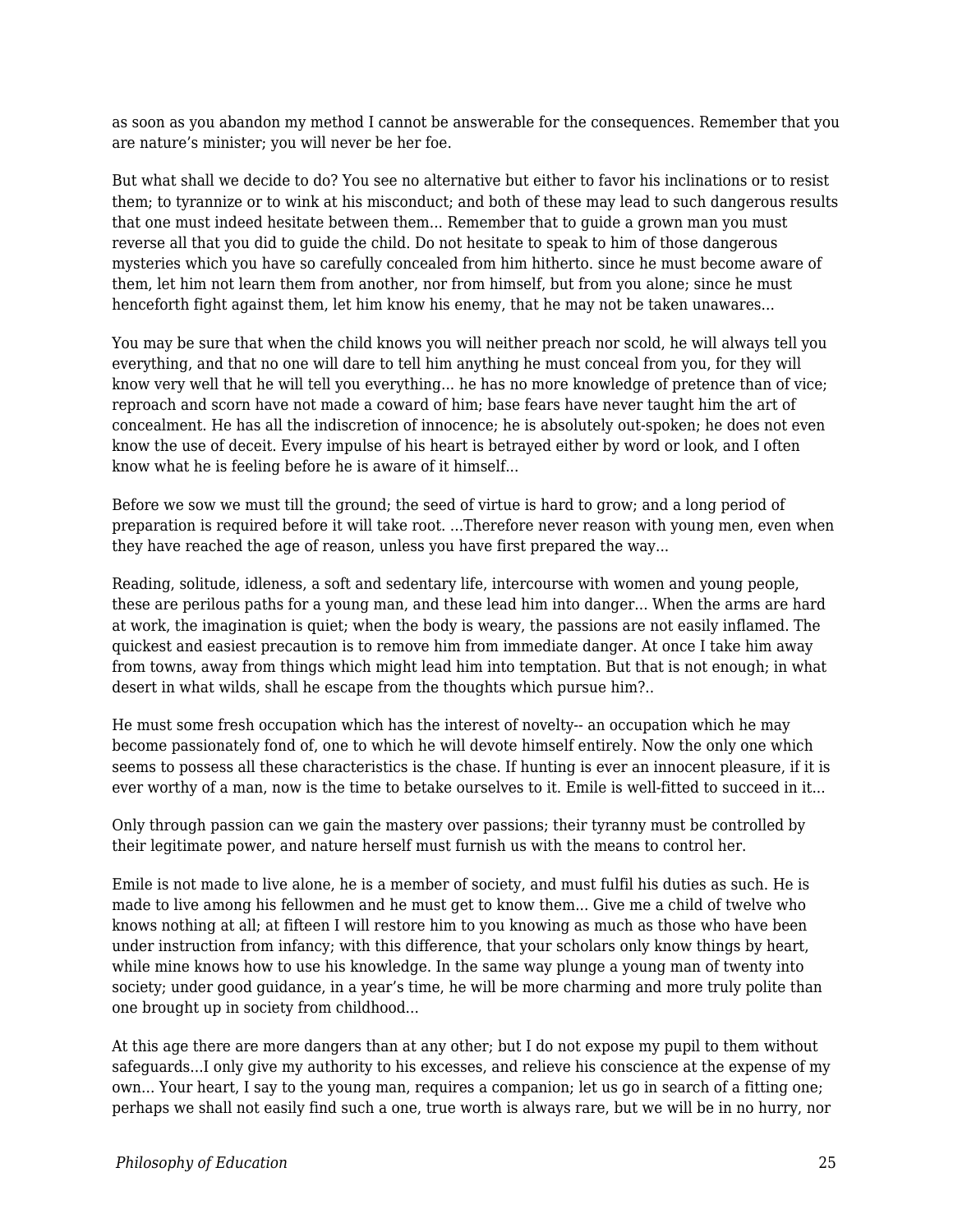will we be easily discouraged. No doubt there is such a one, and we shall find her at last, or at least we shall find some one like her. With an end so attractive to himself, I introduce him into society. What more need I say? Have I not achieved my purpose?

By describing to him his future mistress, you may imagine whether I shall gain a hearing, whether I shall succeed in making the qualities he ought to love pleasing and dear to him, whether I shall sway his feelings to seek or shun what is good or bad for him. I shall be the stupidest of men if I fail to make him in love with he knows not whom. No matter that the person I describe is imaginary, it is enough to disgust him with those who might have attracted him; it is enough if it is continually suggesting comparisons which make him prefer his fancy to the real people he sees; and is not love itself a fancy, a falsehood, an illusion? We are far more in love with our own fancy than with the object of it. If we saw the object of our affections as it is, there would be no such thing as love. When we cease to love, the person we used to love remains unchanged, but we no longer see with the same eyes; the magic veil is drawn aside, and love disappears. But when I supply the object of imagination, I have control over comparisons, and I am able easily to prevent illusion with regard to realities.

For all that I would not mislead a young man by describing a model of perfection which could never exist; but I would so choose the faults of his mistress that they will suit him, that he will be pleased by them, and they may serve to correct his own. Neither would I like to him and affirm that there really is such a person; let him delight in the portrait, he will soon desire to find the original. From desire to belief the transition is easy; it is a matter of a little skillful description, which under more perceptible features will give to this imaginary object an air of greater reality. I would go so far as to giver her a name; I would say, smiling, Let us call your future mistress Sophy; Sophy is a name of good omen; if it is not the name of the lady of your choice at least she will be worthy of the name; we may honor her with it meanwhile. If after all these details, without affirming or denying, we excuse ourselves from giving an answer, his suspicions will become certainty; he will think that his destined bride is purposely concealed from him, and that he will see her in good time. If once he has arrived at this conclusion and if the characteristics to be shown to him have been well chosen, the rest is easy; there will be little risk in exposing him to the world; protect him from his senses, and his heart is safe...

What a means to preserve his heart from the dangers to which his appearance would expose him, to repress his senses by means of his imagination, to rescue him from the hands of those women who profess to educate young men, and make them pay so dear for their teaching, and only teach a young man manners by making him utterly shameless. Sophy is so modest! What would she think of their advances! Sophy is so simple! How would she like their airs? They are too far from his thoughts and his observations to be dangerous...

A young man is led astray in the first place neither by temperament nor by his senses, but by popular opinion... it is not nature that corrupts them but example... So a young man when he enters society must be preserved from vanity rather than from sensibility; he succumbs rather to the tastes of others than to his own, and self-love is responsible for more libertines than love...

I have labored twenty years to arm him against mockery; they will not make him their dupe in a day; for in his eyes ridicule is the argument of fools... I will say to him, You will see that your welfare, in which my own is bound up, compels me to speak; I can do nothing else. But why do these young men want to persuade you? Because they desire to seduce you; they do not care for you, they take no real interest in you; their only motive is a secret spite because they see you are better than they; they want to drag you down to their level, and they only reproach you with submitting to control that they may themselves control you. Do you think you have anything to gain by this?.. To escape from the so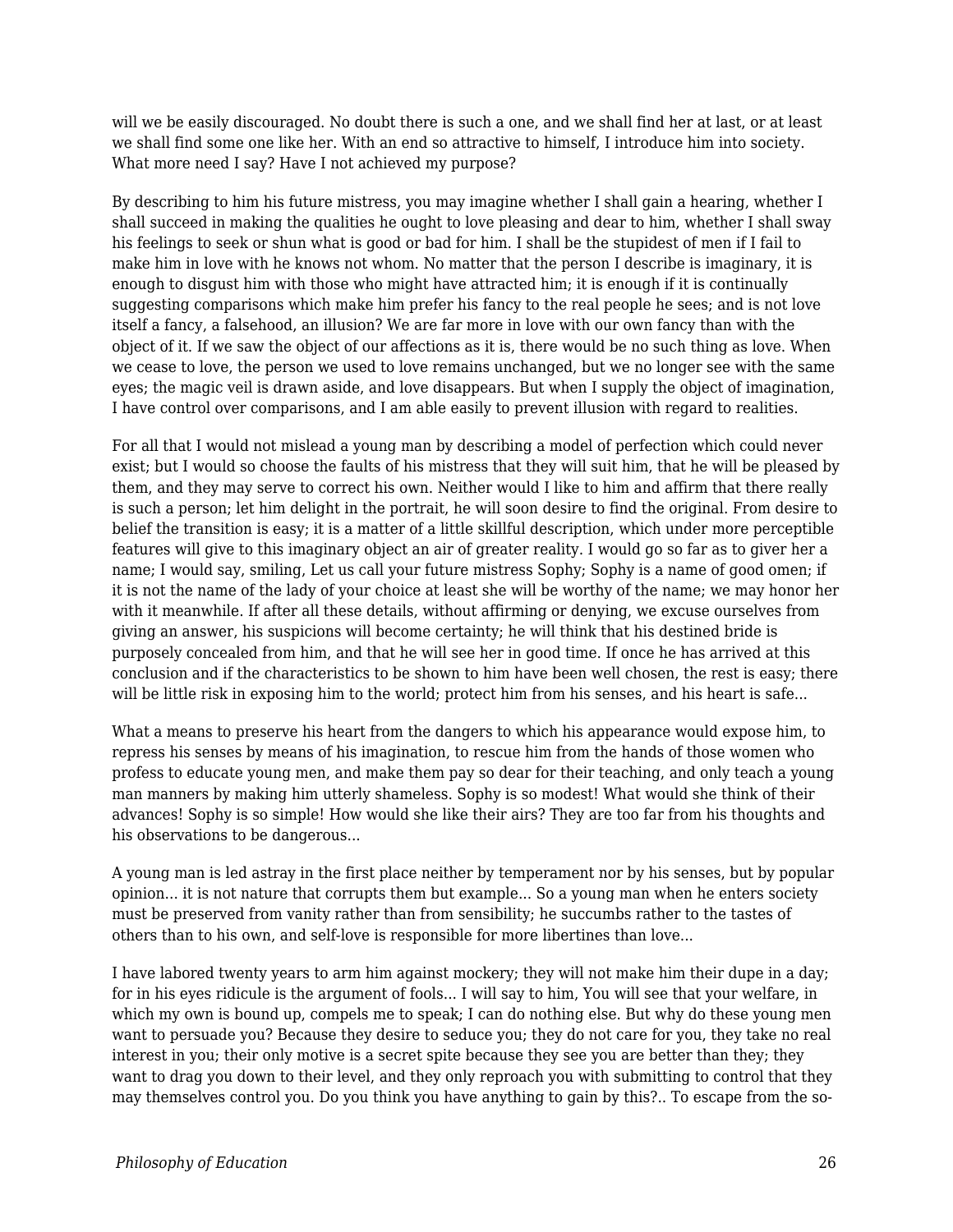called prejudices of their fathers, they yield to those of their comrades...The triumph of mockers is soon over; truth endures, and their foolish laughter dies away...

...he recognizes the voice of friendship and he knows how to obey reason. It is true I allow him a show of freedom, but he was never more completely under control, because he obeys of his own free will. So long as I could not get the mastery over his will, I retained my control over his person; I never left him for a moment. Now I sometimes leave him to himself because I control him continually. When I leave him I embrace him and I say with confidence: Emile I trust you to my friend, I leave you to his honor; he will answer to you...

Whatever we may do, a young man's worst enemy is himself, and this is an enemy we cannot avoid. Yet this is an enemy of our own making, for, as I have said again and again, it is the imagination which stirs the senses. Desire is not a physical need; it is not true that it is a need at all. If no lascivious object had met our eye, if no unclean thought had entered our mind, this so-called need might never have made itself felt, and we should have remained chaste, without temptation, effort, or merit...

Distrust instinct as soon as you cease to rely altogether upon it. Instinct was good while he acted under its guidance only; now that he is in the midst of human institutions, instinct is not to be trusted; it must not be destroyed, it must be controlled, which is perhaps a more difficult matter... If you be a slave, I prefer to surrender you to a tyrant from whom I may deliver you; whatever happens I can free you more easily from the slavery of women than from yourself...

Show your pupil your own weaknesses if you want to cure his; let him see in your struggles like his own; let him learn by your example to master himself... the qualities which make a good impression at the first glance are not his, he neither possesses them, nor desires to possess them. He cares too little for the opinions of other people to value their prejudices, and he is indifferent whether people esteem him or not until they know him... He cannot bear to see any one suffer...

Although Emile has no very high opinion of people in general, he does not show any scorn of them, because he pities them and is sorry for them... So he neither argues nor contradicts; neither does he flatter nor agree; he states his opinion without arguing with others, because he loves liberty above all things, and freedom is one of the fairest gifts of liberty...he is most at his ease when no one pays any attention to him...his manners are easy, not haughty; an insolent look is the mark of a slave...

He who loves desires to be loved. Emile loves his fellows and desires to please them. Even more does he wish to please the women; his age, his character, the object he has in view, all increase this desire. I say his character, for this has great effect; men of good character are those who really adore women. They have not the mocking jargon of gallantry like the rest, but their eagerness is more genuinely tender, because it comes from the heart... He will be more modest and respectful to married women, more eager and tender towards young girls. He never loses sight of his purpose, and it is always those who most recall it to him who receive the greater share of his attentions...

"The worst effect of artificial politeness is that it teaches us how to dispense with the virtues it imitates. If our education teaches us kindness and humanity, we shall be polite, or we shall have no need of politeness..."

Now is the time to read pleasant books; now is the time to teach him to analyze speech and to appreciate all the beauties of eloquence and diction. It is a small matter to learn languages, they are less useful than people think; but the study of languages leads us on to that of grammar in general...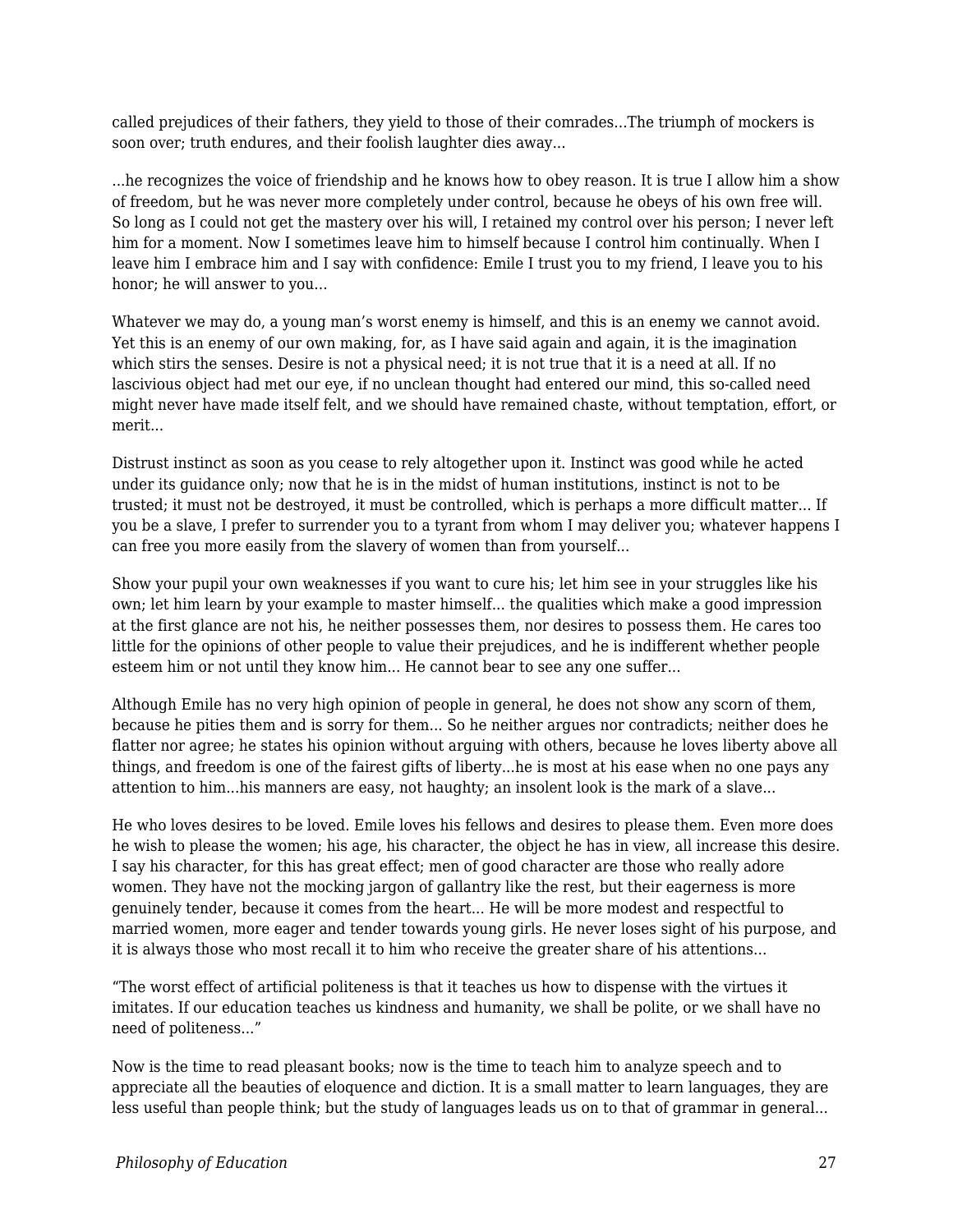There is, moreover, a certain simplicity of taste which goes straight to the heart; and this is only to be found in the classics. In oratory, poetry, and every kind of literature, Emile will find the classical authors as he found them in history, full of matter and sober in their judgment. The authors of our own time, on the contrary, say little and talk much. To take their judgment as our constant law is not the way to form our own judgment... Speaking generally Emile will have more taste for the books of the ancients than for our own, just because they were the first, and therefore the ancients are nearer to nature and their genius is more distinct...

To amuse him he shall hear the chatter of the academies; I will draw his attention to the fact that every member of them is worth more by himself than he is as a member of society; he will then draw his own conclusions as to the utility of these fine institutions.

I take him to the theater to study taste, not morals; for in the theater above all taste is revealed to those who can think. Lay aside precepts and morality, I should say; this is not the place to study them. The stage is not made for truth; its object is to flatter and amuse; there is no place where one can learn so completely the art of pleasing and of interesting the human heart...

Oh, good youth, stay, make a pause in your reading, you are too deeply moved; I would have you find pleasure in the language of love, but I would not have you carried away by it; be a wise man, but be a good man too. If you are only one of these, you are nothing...

Neither a friend nor a mistress can be bought. Women may be got for money, but that road will never lead to love. Love is not only not for sale; money strikes it dead... The chief curse of the rich is dullness; in the midst of costly amusements, among so many men striving to give them pleasure, they are devoured and slain by dullness; their life is spent in fleeing from it and in being overtaken by it... We will be our own servants in order to be our own masters... Monopoly destroys pleasure. Real pleasures are those which we share with the crowd; we lose what we try to keep to ourselves alone... The demon of property spoils everything he lays hands upon. A rich man wants to be master everywhere, and he is never happy where he is; he is continually driven to flee from himself. I shall therefore continue to do in my prosperity what I did in my poverty. Henceforward, richer in the wealth of others than I ever shall be in my own wealth...

You will say, no doubt, that such amusements lie within the reach of all, that we need not be rich to enjoy them. That is the very point I was coming to. Pleasure is ours when we want it; it is only social prejudice which makes everything hard to obtain, and drives pleasure before us. To be happy is a hundredfold easier than it seems. If he really desires to enjoy himself the man of taste has no need of riches; all he wants is to be free and to be his own master...

While our time is thus employed, we are ever on the look-out for Sophy, and we have not yet found her. It was not desirable that she should be found too easily, and I have taken care to look for her where I knew we should not find her.

The time is come; we must now seek her in earnest, lest Emile should mistake some one else for Sophy, and only discover his error when it is too late. Then farewell Paris, far-famed Paris, with all your noise and smoke and dirt, where the women have ceased to believe in honor and the men in virtue. We are in search of love, happiness, innocence; the further we go from Paris the better.